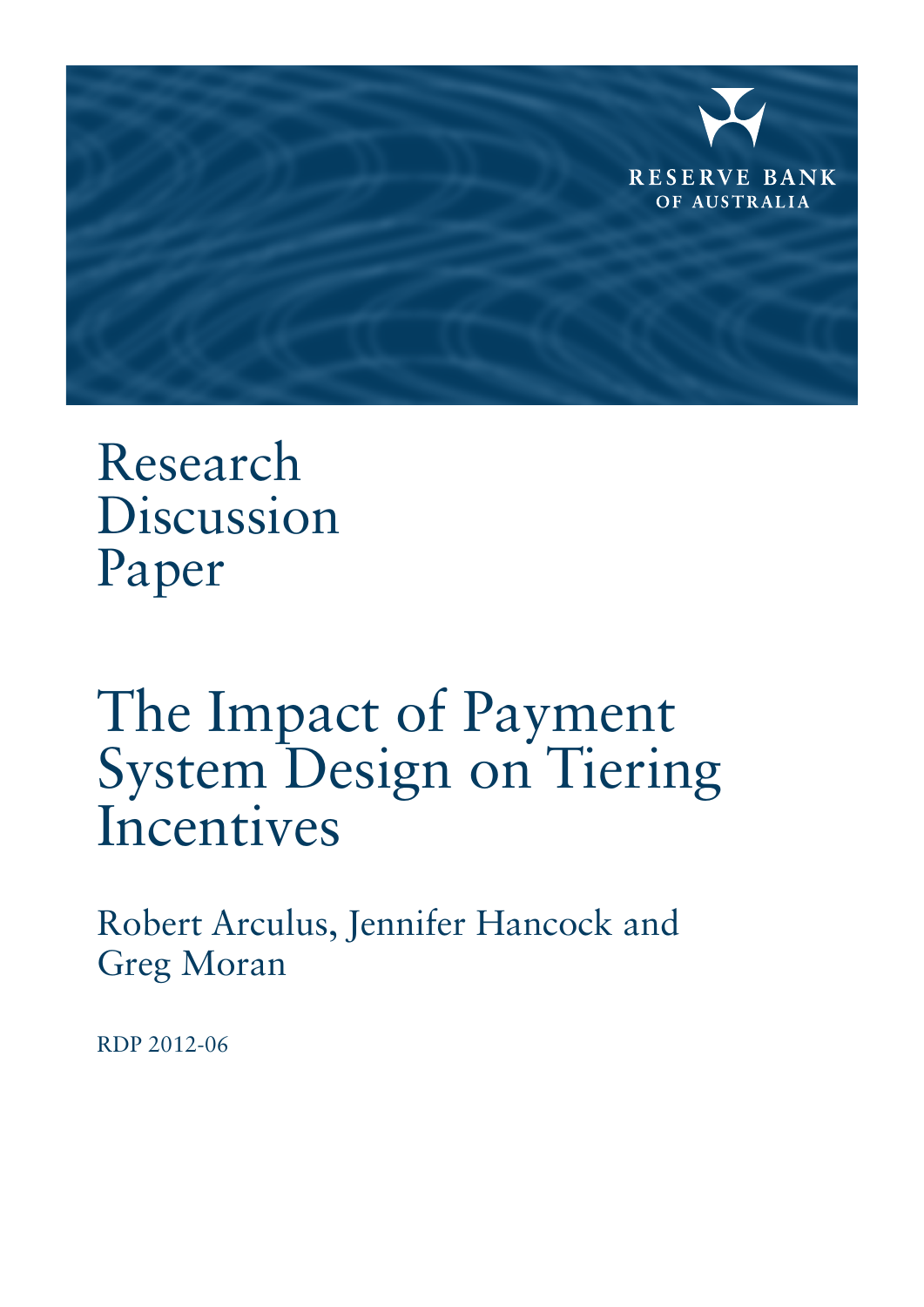The Discussion Paper series is intended to make the results of the current economic research within the Reserve Bank available to other economists. Its aim is to present preliminary results of research so as to encourage discussion and comment. Views expressed in this paper are those of the authors and not necessarily those of the Reserve Bank. Use of any results from this paper should clearly attribute the work to the authors and not to the Reserve Bank of Australia.

The contents of this publication shall not be reproduced, sold or distributed without the prior consent of the Reserve Bank of Australia.

ISSN 1320-7229 (Print) ISSN 1448-5109 (Online)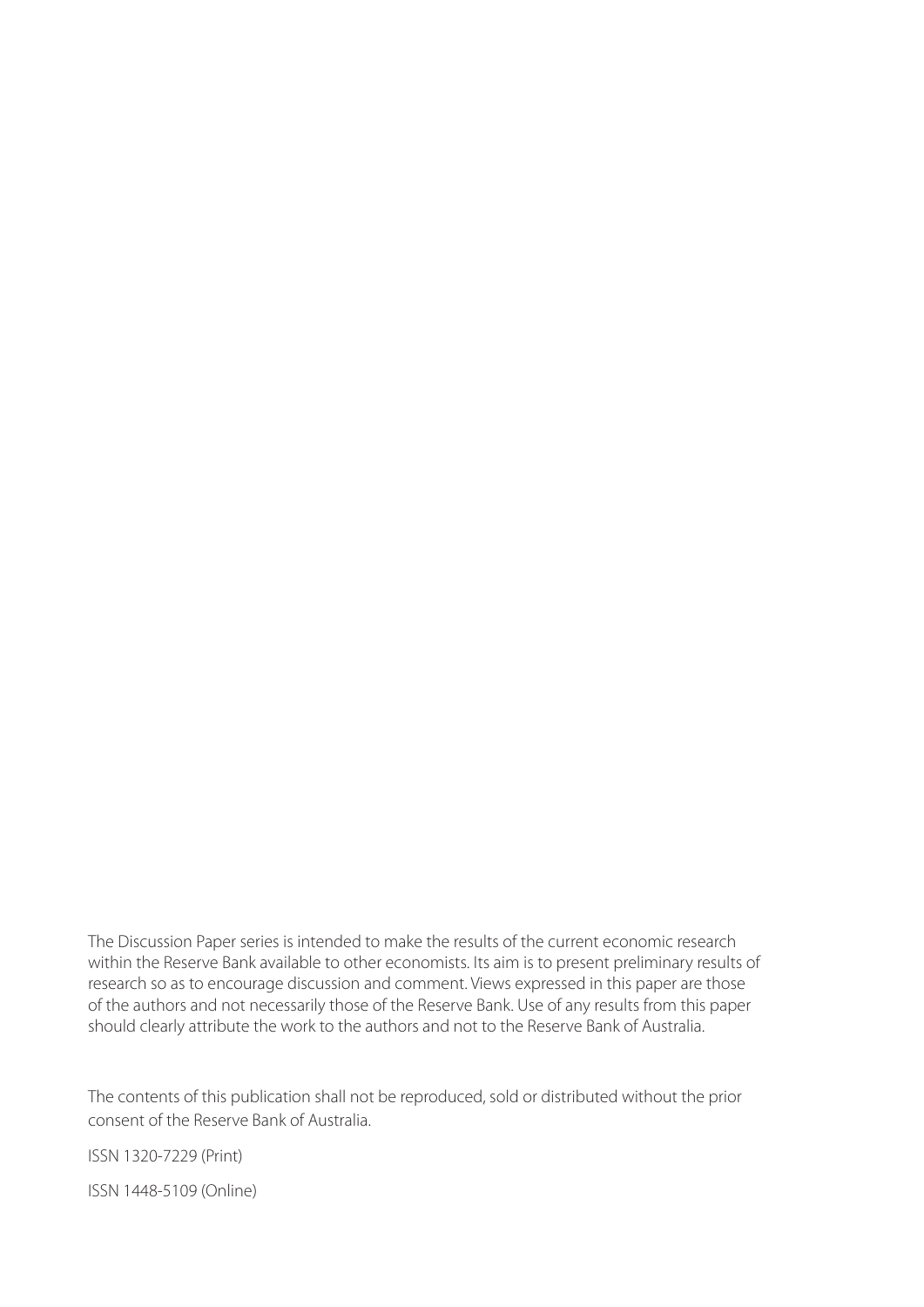# **The Impact of Payment System Design on Tiering Incentives**

Robert Arculus, Jennifer Hancock and Greg Moran

Research Discussion Paper 2012-06

October 2012

Payments Policy Department Reserve Bank of Australia

We are grateful to Mark Manning, Andrea Brischetto, Christopher Kent, other colleagues at the Reserve Bank of Australia, and participants at the Bank of Finland's 2009 Payment and Settlement System Simulation Seminar for their helpful comments. We would also like to thank Rod Phillips, Sammy Yousef and Bank of Finland staff for their technical advice. The views expressed in this paper are those of the authors and do not necessarily reflect the views of the Reserve Bank of Australia. The authors are solely responsible for any remaining errors.

Authors: hancockj and morang at domain rba.gov.au

Media Office: rbainfo@rba.gov.au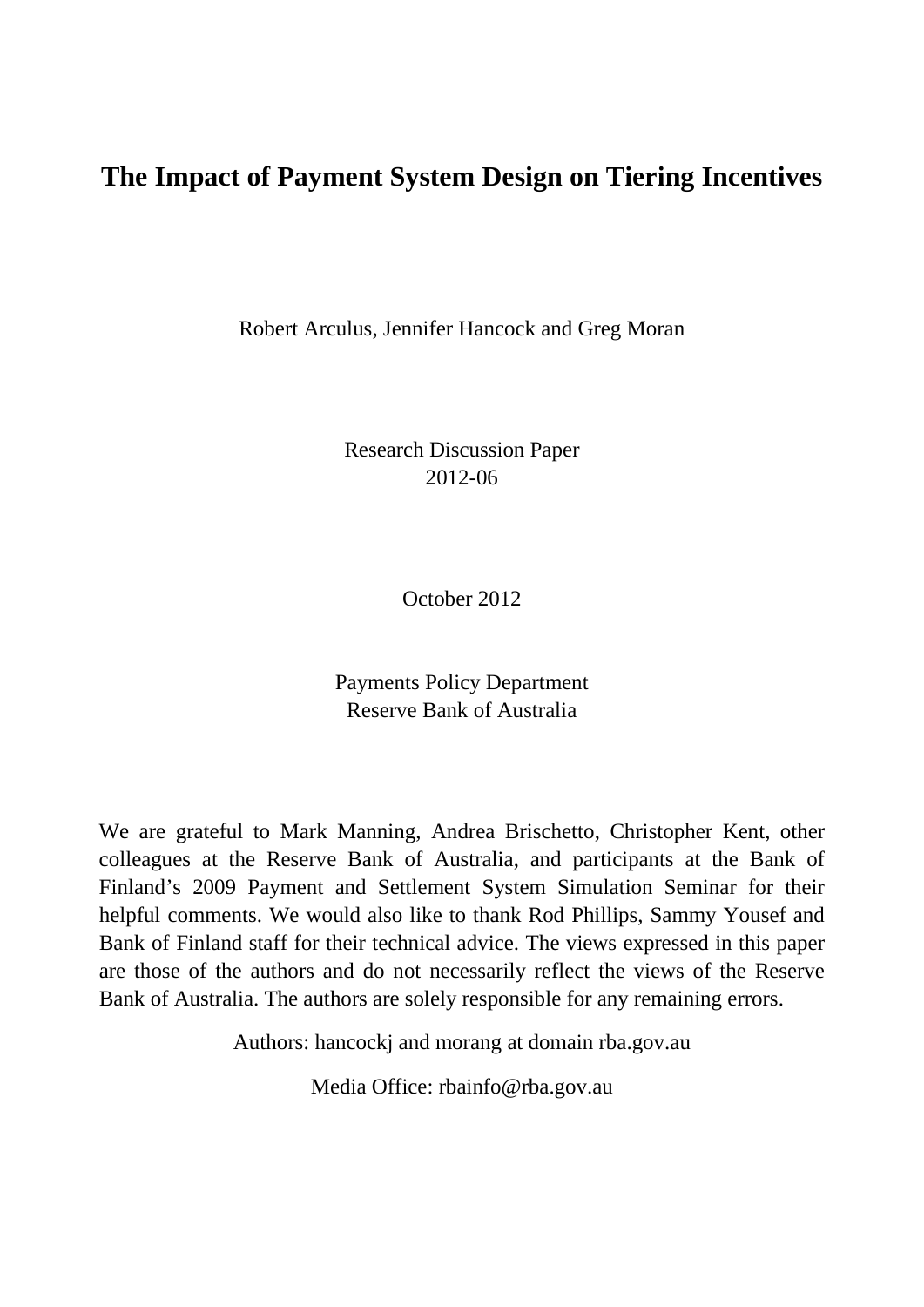#### **Abstract**

Tiering occurs when an institution does not participate directly in the central payment system but instead settles its payments through an agent. A high level of tiering can be a significant issue for payment system regulators because of the increased credit and concentration risk. This paper explores the impact of payment system design on institutions' incentives to tier using simulation analysis. Some evidence is found to support the hypothesis that the liquidity-saving mechanisms in Australia's real-time gross settlement (RTGS) system – the Reserve Bank Information and Transfer System (RITS) – reduce the liquidity cost of direct participation. This may have contributed to the low level of tiering in RITS relative to RTGS systems in other countries. We find no clear relationship between system design and the size of the substantial two-way exposures tiering creates between clients and their settlement banks. Our data suggest that more tiering would result in only small increases to the level of concentration in RITS.

JEL Classification Numbers: E42, E58, G21 Keywords: large-value payment systems, tiering, liquidity, simulation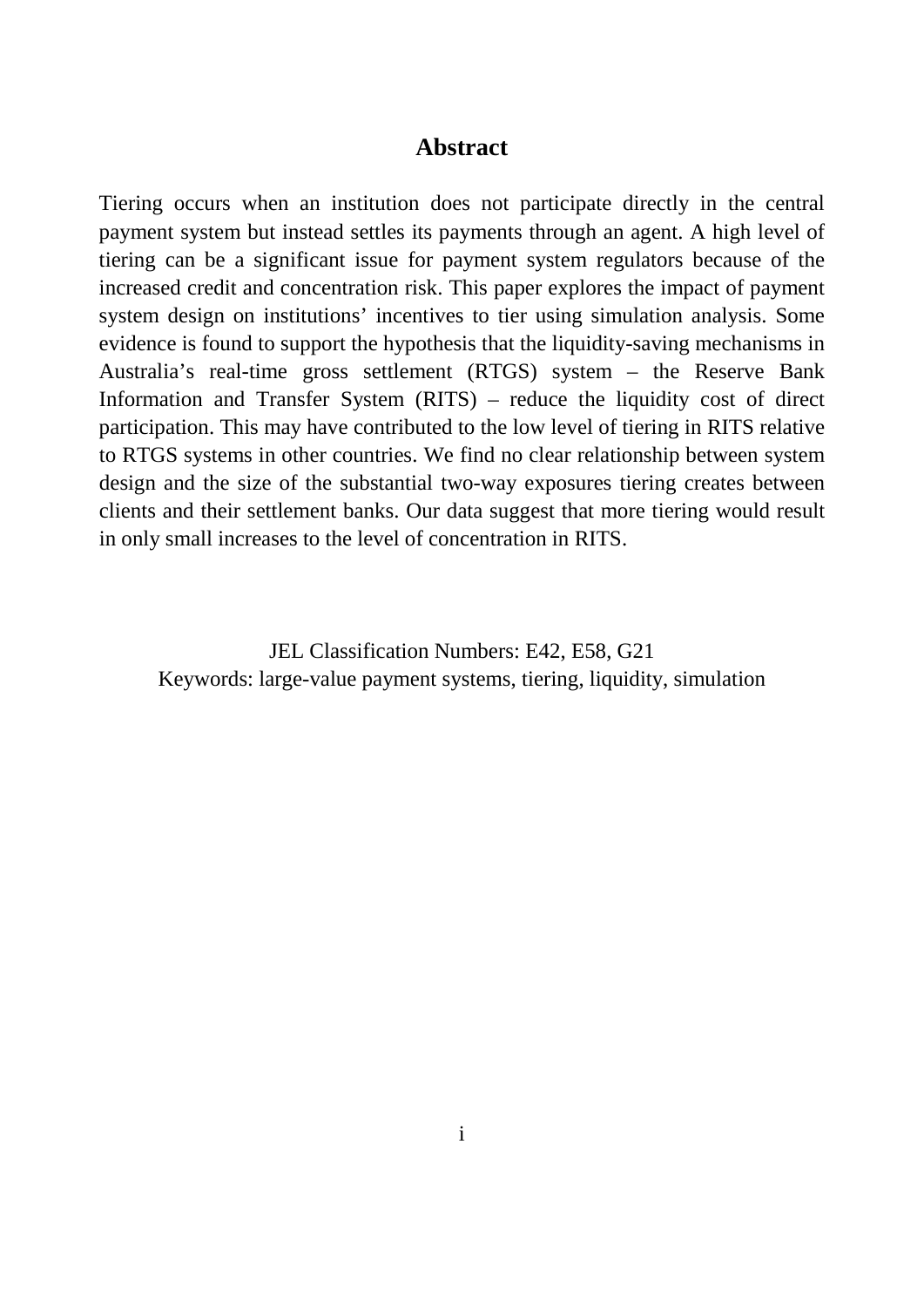# **Table of Contents**

| 1. |                                          | Introduction                                                   | $\mathbf{1}$   |
|----|------------------------------------------|----------------------------------------------------------------|----------------|
| 2. | The Benefits and Costs of Tiering        |                                                                |                |
|    | 2.1                                      | <b>Benefits</b>                                                | 3              |
|    | 2.2                                      | Potential Impact on Risk                                       | $\overline{4}$ |
| 3. |                                          | Australia's RTGS System                                        | 5              |
| 4. | Methodology                              |                                                                |                |
|    | 4.1                                      | The Simulator                                                  | 7              |
|    | 4.2                                      | <b>Simulating Tiering</b>                                      | 7              |
|    | 4.3                                      | <b>Tiering Order</b>                                           | 9              |
|    | 4.4                                      | <b>System Design</b>                                           | 9              |
|    | 4.5                                      | Liquidity                                                      | 10             |
| 5. | The Impact of Tiering on Liquidity Usage |                                                                | 11             |
|    | 5.1                                      | <b>Estimates of Liquidity Savings</b>                          | 11             |
|    |                                          | 5.1.1 Cumulative tiering                                       | 12             |
|    |                                          | 5.1.2 Tiering individual participants<br>5.1.3 Network effects | 13<br>13       |
|    |                                          |                                                                |                |
| 6. | The Impact of Tiering on Risk            |                                                                | 14             |
|    | 6.1                                      | <b>Credit Risk</b>                                             | 14             |
|    |                                          | 6.1.1 Settlement bank exposures                                | 15             |
|    |                                          | 6.1.2 Individual client exposures                              | 17             |
|    |                                          | Total client exposures<br>6.1.3                                | 18             |
|    | <b>Concentration Risk</b><br>6.2         |                                                                | 20             |
| 7. |                                          | Weighing the Benefits and Costs of Tiering                     | 21             |
| 8. | Conclusions                              |                                                                | 23             |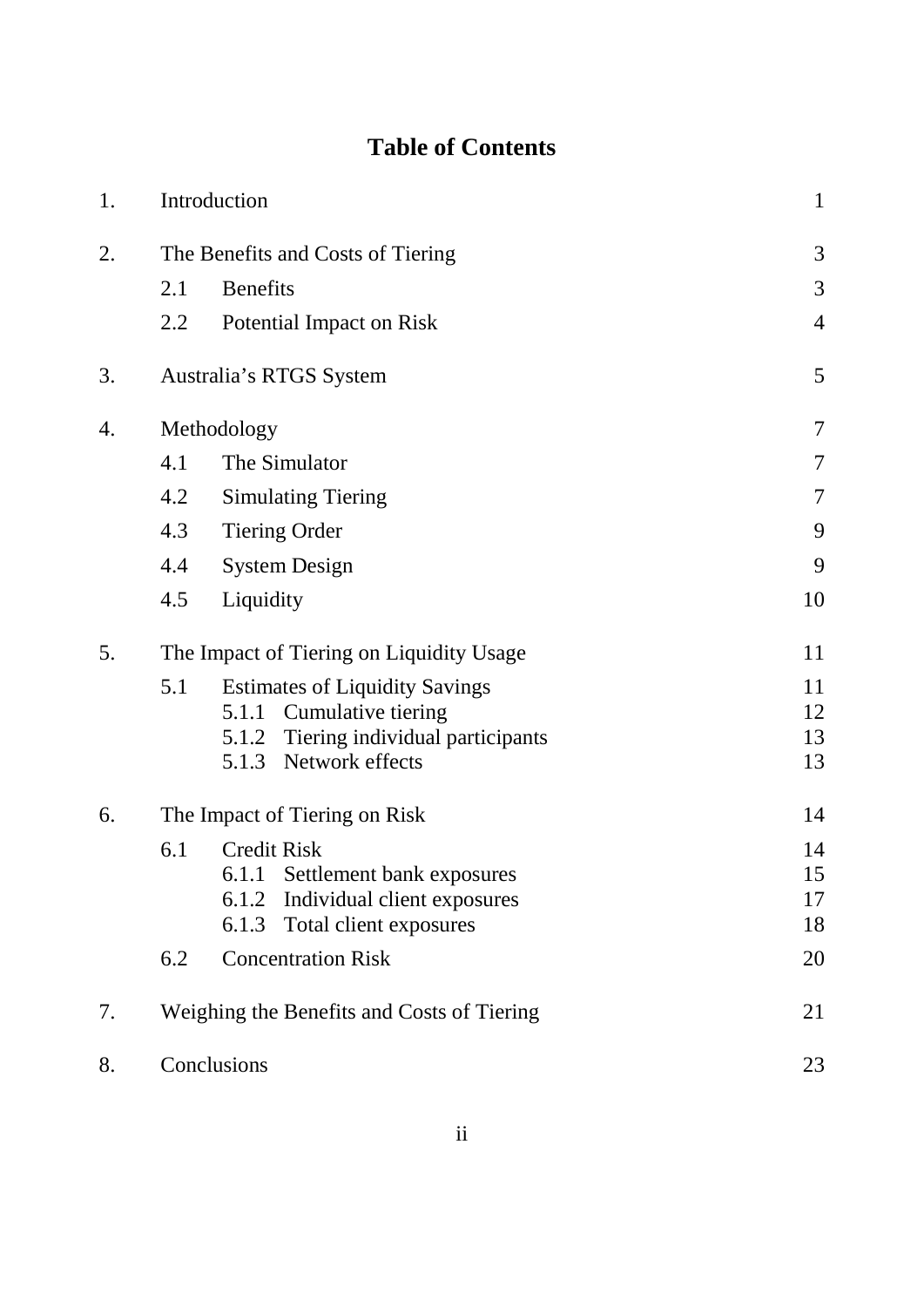| Appendix A: Sub-limits and Bilateral Offsetting | 24 |
|-------------------------------------------------|----|
| Appendix B: Decomposing Liquidity Savings       | 26 |
| References                                      | 29 |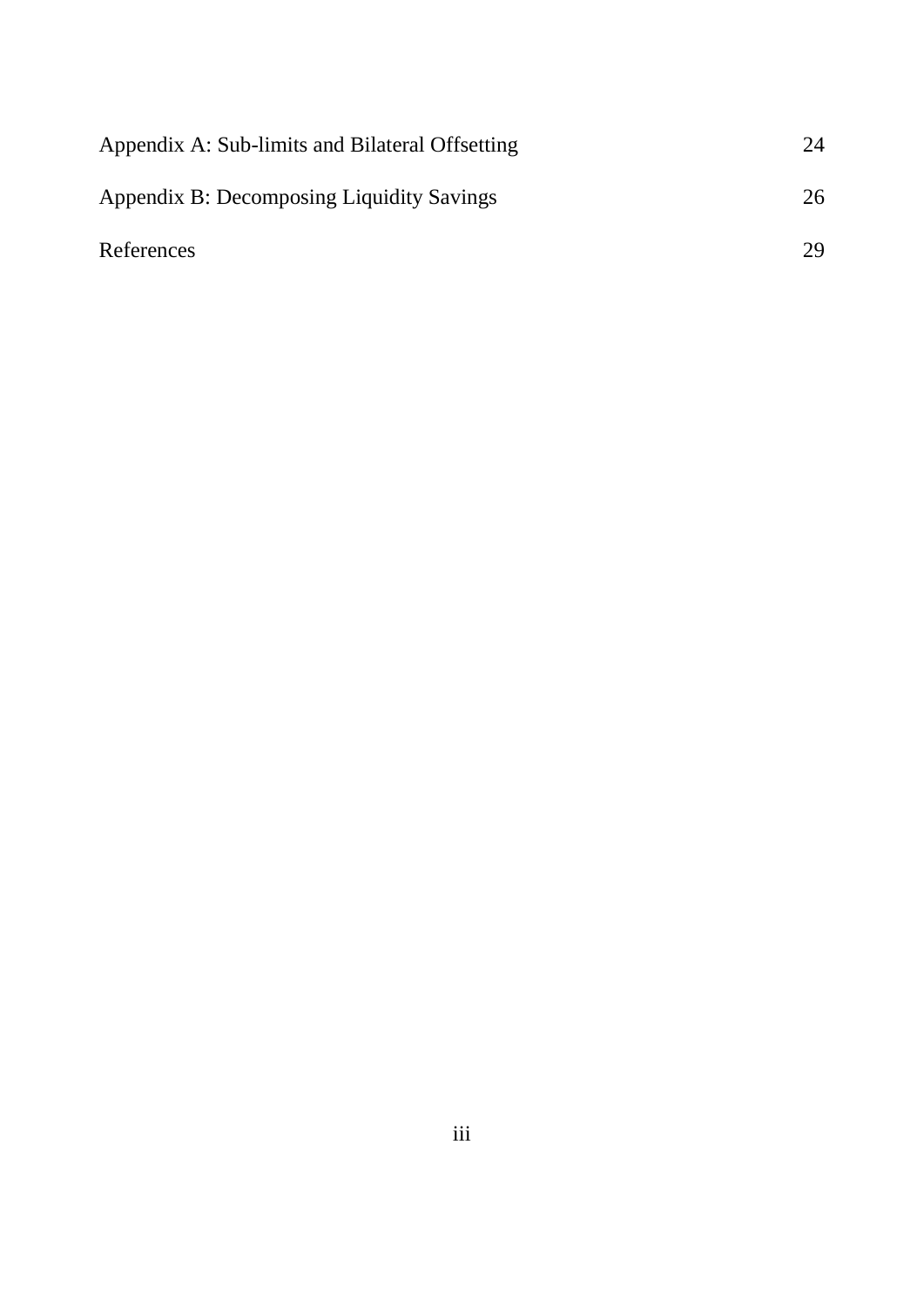## **The Impact of Payment System Design on Tiering Incentives**

## **Robert Arculus, Jennifer Hancock and Greg Moran**

## **1. Introduction**

Most high-value payment systems settle payments on a real-time gross settlement (RTGS) basis. This prevents the build-up of large interbank exposures, which would otherwise occur if high-value payments were settled on a deferred net basis. However, RTGS systems require participants to hold substantial liquidity in order to make payments. Central banks generally make liquidity available to RTGS participants on a collateralised basis, in which case participants incur an opportunity cost in obtaining liquidity because the securities posted as collateral cannot be used for other purposes.

Tiering – where an institution does not participate directly in the central payment system but settles its payments indirectly through an agent that does – is a significant issue for payment system regulators. On the one hand, tiering can reduce system liquidity needs because:

- payments between a tiered participant (client) and its settlement bank are settled across the settlement bank's books rather than sent to the central system; and
- combining the payment flows of the client(s) with those of the settlement bank may allow the settlement bank to fund more payments from receipts rather than from liquidity provided by the central bank.

On the other hand, tiering can increase both credit and concentration risk. Credit risk arises because the settlement bank and its client(s) are exposed to the failure of each other. Tiering, by definition, increases concentration in the RTGS system as more payment activity occurs through a smaller number of direct participants.

The degree of tiering varies across payment systems. The Clearing House Automated Payment System (CHAPS) system in the United Kingdom, for instance, is relatively highly tiered, with only 17 direct participants (not including the Bank of England) making payments on behalf of several hundred other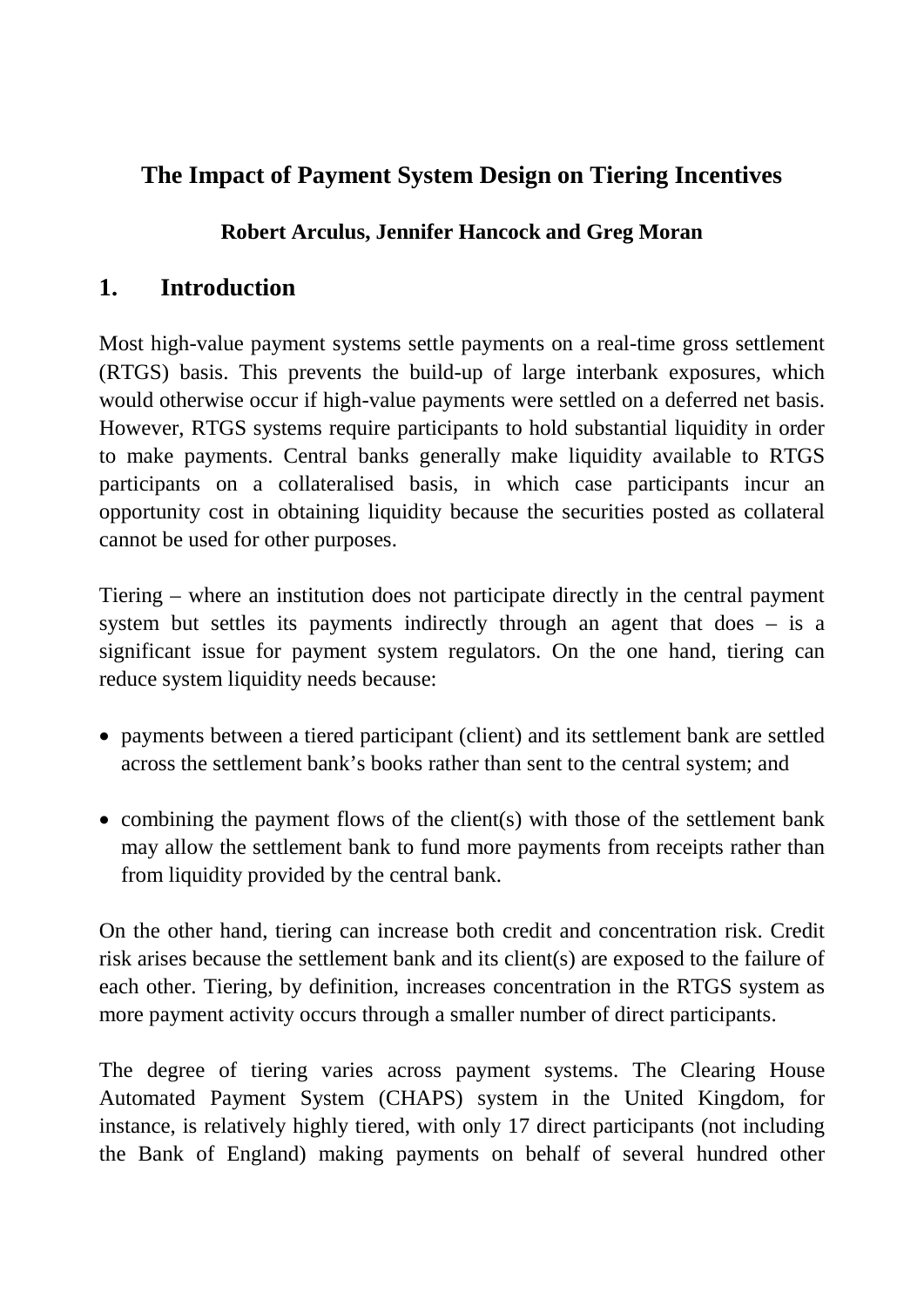institutions (CPSS 2012). In contrast, the US Fedwire system has a fairly flat payments structure, with several thousand direct participants. Australia's RTGS system, the Reserve Bank Information and Transfer System (RITS), also has a low level of tiering. While in the early days of RITS this was due to restrictions on tiering, these restrictions were relaxed in 2003 to allow institutions whose RTGS payments are less than 0.25 per cent of the total value of RTGS payments to settle through an agent.[1](#page-7-0) Since then, however, very few institutions have opted to settle indirectly. In 2008, around half of RITS's 67 participants were below the 0.25 per cent threshold and therefore eligible to settle indirectly, yet only 6 chose to do so. Given that the vast majority of eligible participants joined RITS prior to the relaxation of tiering restrictions, this may be because the fixed costs associated with becoming a direct participant have already been paid, or simple organisational inertia. However, the low level of tiering does raise the question of what drives participants' incentives to tier and whether aspects of system design reduce the incentive to tier in RITS.

This paper uses simulation analysis to explore the impact of payment system design on institutions' incentives to tier. Specifically, it tests the hypothesis that including liquidity-saving mechanisms in the design of an RTGS system reduces the incentives to use tiering to save liquidity. It also attempts to quantify the increases in credit and concentration risk that would occur if there were an increase in tiering in RITS from current low levels, and the effect of system design on credit risk. Finally, it discusses the relevant considerations in weighing-up estimates of the benefits and costs of tiering. This analysis is intended to shed light on the present level of tiering in RITS, as well as inform policymakers in regard to rules that restrict tiering.

The remainder of the paper is structured as follows. Section 2 briefly reviews the literature on the costs and benefits of tiering in payment systems. Section 3 provides an overview of RITS and Section 4 outlines the simulation methodology. Based on these simulations, Section 5 presents estimates of liquidity savings from tiering under different system designs. Section 6 presents estimates of the increases in credit and concentration risk that would occur if there was to be an increase in

 $\overline{a}$ 

<span id="page-7-0"></span><sup>1</sup> See Australian Prudential Regulation Authority and Reserve Bank of Australia (2003) for more information. Tiering has always been allowed for low-value payments that are settled on a deferred net basis.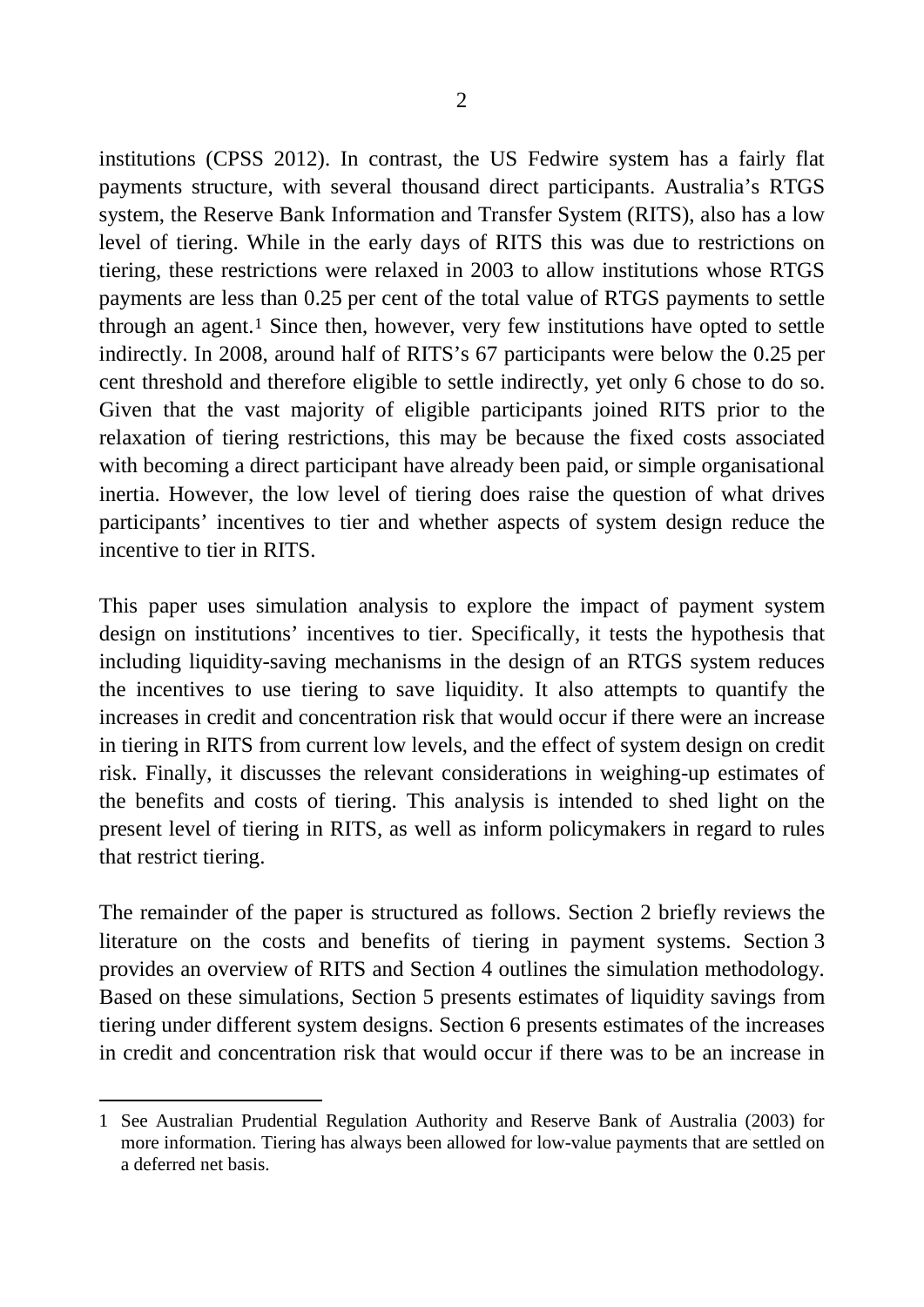tiering. Section 7 discusses how the benefits and costs of tiering might be weighed. Section 8 concludes.

## **2. The Benefits and Costs of Tiering**

#### **2.1 Benefits**

Systems that operate on an RTGS basis require participants to hold substantial liquidity in order to cover payments as they arise. In RITS, intraday liquidity is provided through *interest-free* repurchase agreements ('repos') with the Reserve Bank of Australia (RBA), but participants incur an opportunity cost as collateral posted to access this facility is unavailable for alternative uses.[2](#page-8-0) As discussed in Jackson and Manning (2007), Lasaosa and Tudela (2008) and Adams, Galbiati and Giansante (2010), tiering can reduce the liquidity needs of an RTGS system because:

- Combining payment flows allows more payments to be funded from receipts (liquidity pooling). Unless the client's and the settlement bank's peak intraday liquidity requirements occur simultaneously, tiering requires less liquidity than the sum of their individual peak requirements since payments received by one can be used to fund payments by the other.
- Payments between the client and the settlement bank are settled across the settlement bank's books, rather than being sent to the RTGS system (payments internalisation).

While saving on liquidity is the potential benefit of tiering in which we are primarily interested in this paper, several other benefits are identified in the literature. Jackson and Manning (2007) and Adams *et al* (2010), for instance, explore the idea that tiering can benefit a system if some participants have lower costs of direct participation than others or if there are fixed costs of direct

<span id="page-8-0"></span> $\overline{a}$ 2 A repo is an agreement between two parties under which one party sells a security to the other, with a commitment to buy back the security at a specified time for a specified price. In the case of an interest-free intraday repo, the two transactions occur on the same day at the same price, providing the original seller with liquidity to facilitate payments during the day.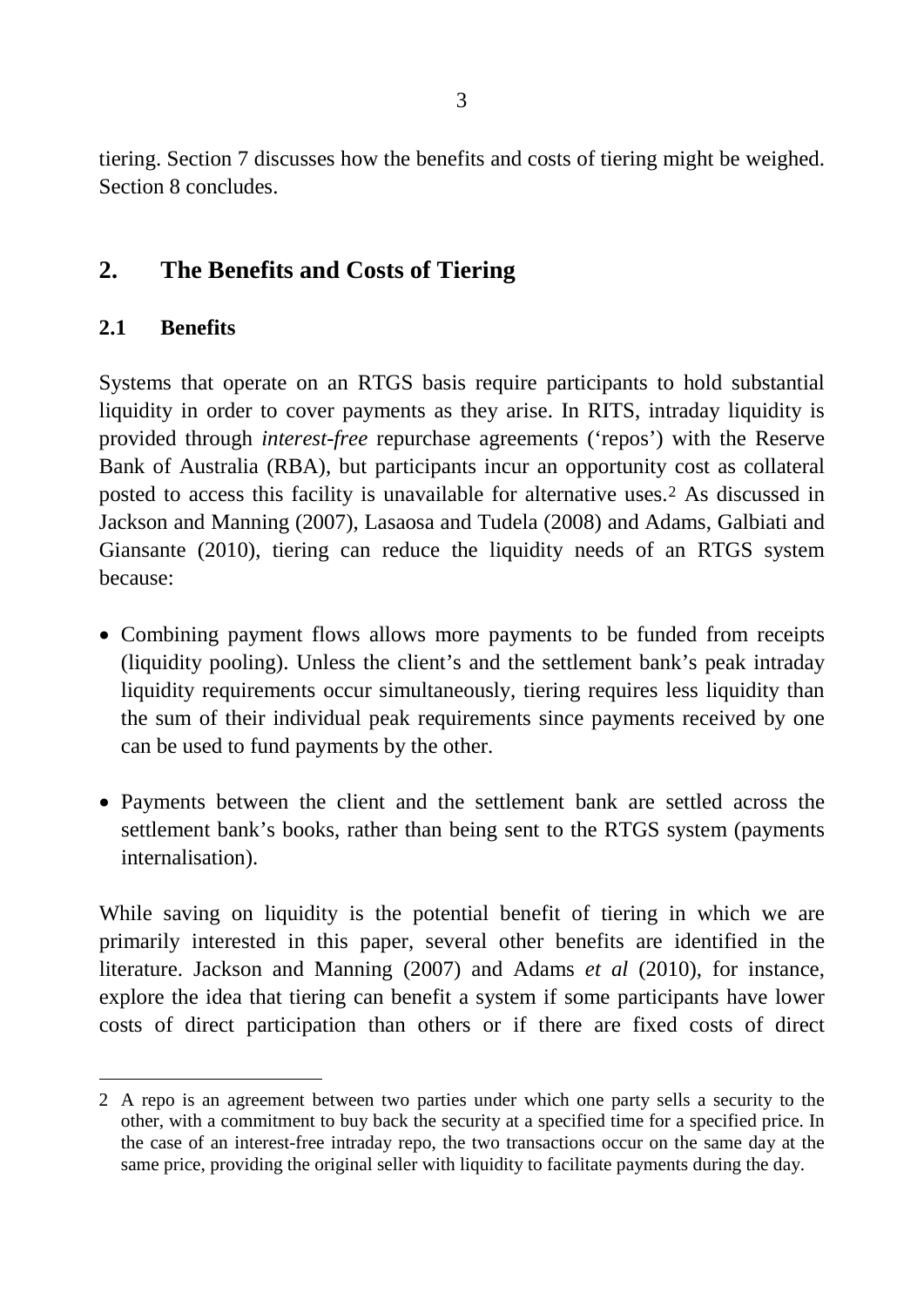participation. Also, Chapman, Chiu and Molico (2008) and Kahn and Roberds (2009) suggest that tiering encourages inter-agent monitoring of creditworthiness.

#### **2.2 Potential Impact on Risk**

While there are potential benefits from tiering in payment systems, there can also be costs. In particular, tiering can increase a number of types of risk in a payment system. Perhaps the most significant of these is credit risk. Just as moving to an RTGS system decreases credit risk at the expense of increased liquidity costs (Kahn and Roberds 2009), tiering represents the reintroduction of some credit risk. Note that this credit risk is two-way. Both the settlement bank and its client are exposed to the failure of the other; the former because it may offer its client intraday credit and the latter due to the settlement bank's role as holder of the relevant accounts. As the default of a settlement bank would affect all its clients simultaneously, the default of a large settlement bank in a highly tiered system could have a systemic impact.

Harrison, Lasaosa and Tudela (2005) attempt to quantify the credit exposure of settlement banks in CHAPS, finding that the risk is not substantial under normal operating conditions, but has the potential to rise considerably in extreme circumstances. To manage this change in credit risk, settlement banks may well react by reducing the credit they extend to their clients in times of stress. This 'liquidity dependence' may have a significant effect on the indirect participant as it no longer has direct access to central bank liquidity.

Tiering can also increase concentration risk. The more liquidity is concentrated among fewer participants, the more likely it is that an operational problem at one participant has a significant effect on the payments system as a whole. On the other hand, as a tiered network depends less on the central infrastructure, it may allow some payments to still go ahead in the event of a failure of the central system. The net effect is ambiguous, but tiering has the potential to significantly alter the effects of system disruptions and participant failures.

While the focus in this paper is on credit and concentration risk, other risks that can arise from tiering include: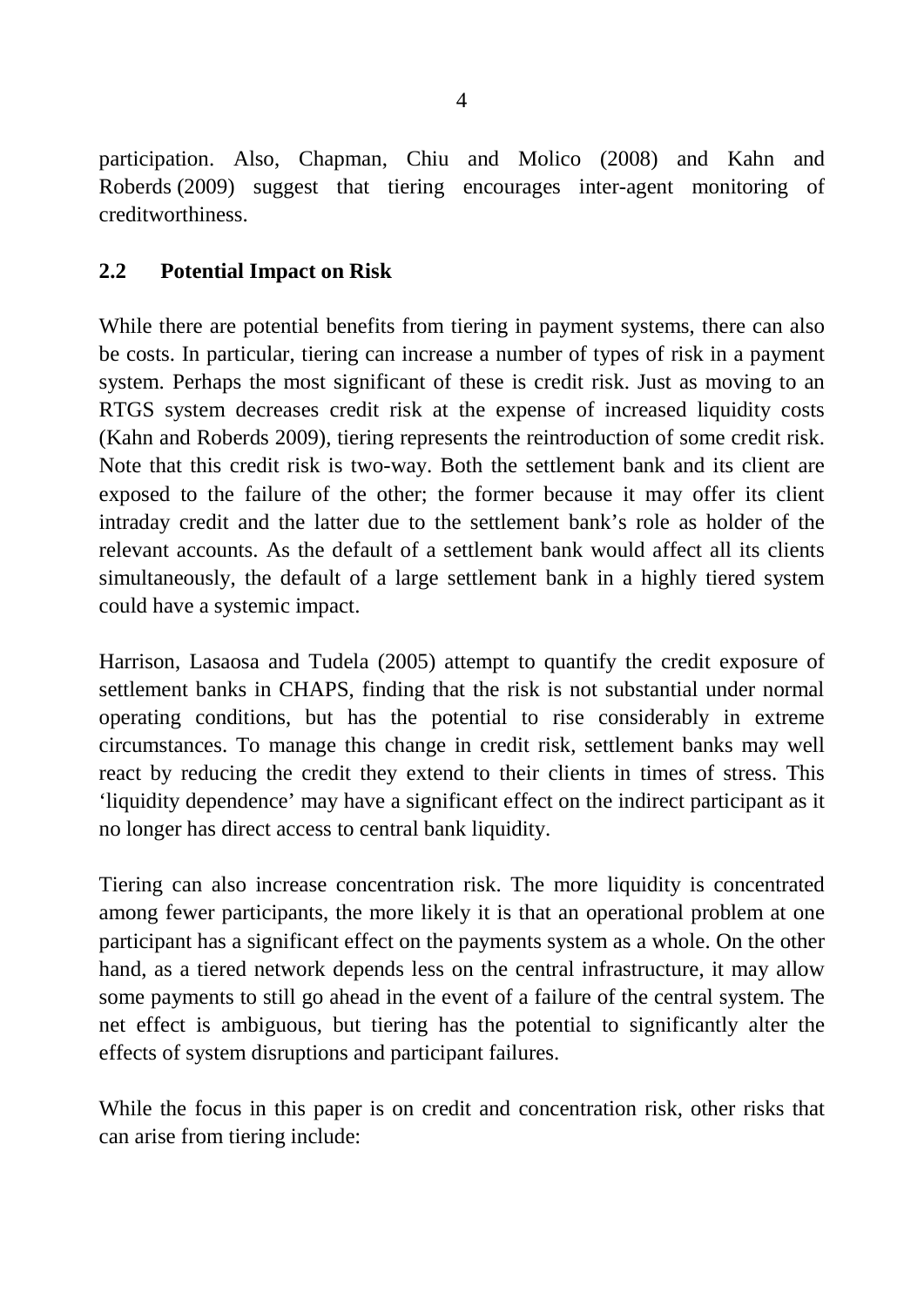- the legal risk that the finality of payments settled across the books of a commercial bank is not protected in the same way as the finality of payments settled in the RTGS system;<sup>[3](#page-10-0)</sup>
- the business risk that the exit of a settlement bank from the market may cause more disruption to the payments system than would result were tiering not present; and
- the competitive risk involved in a settlement bank also being a competitor with its clients in the market for retail payment services (Lai, Chande and O'Connor 2006).

## **3. Australia's RTGS System**

RITS has operated as an RTGS system since 1998.[4](#page-10-1) The central queue in RITS operates on a 'bypass first-in first-out (FIFO) basis'.[5](#page-10-2) If the transaction being tested for settlement cannot be settled individually, the bilateral-offset algorithm searches for up to 10 offsetting transactions (adding them based on the order of submission), which it attempts to settle simultaneously.[6](#page-10-3) RITS incorporates other queue management features, which allow participants to manage their payments and reserve liquidity for 'priority' payments. To assist in this process, RITS participants have access to real-time information, including their settled and queued payments and receipts. The liquidity-reservation feature in RITS allows participants to set a 'sub-limit', where balances below this limit are reserved for the settlement of payments flagged as having 'priority' status. Payments flagged as

<span id="page-10-0"></span> $\overline{a}$ 3 For instance, under the 'zero hour' rule, a court may date the bankruptcy of an institution from the midnight before the bankruptcy order is made, in which case payments made on the day of default are reversed. In Australia, the *Payments Systems and Netting Act 1998* allows the RBA to protect payments that occur in RITS from the application of this rule, but payments settled across the books of a settlement bank do not have the same protection.

<span id="page-10-1"></span><sup>4</sup> For more information on RTGS in Australia see Gallagher, Gauntlett and Sunner (2010).

<span id="page-10-2"></span><sup>5</sup> Payments are tested for settlement in the order of submission, but rather than stopping if the first payment cannot be settled immediately, the system moves on to test the next payment in the queue for settlement, and so on, looping back to the first payment when it reaches the end of the queue.

<span id="page-10-3"></span><sup>6</sup> In July 2009, the RBA added a targeted bilateral-offset algorithm, which allows participants to select specific payments for bilateral offset.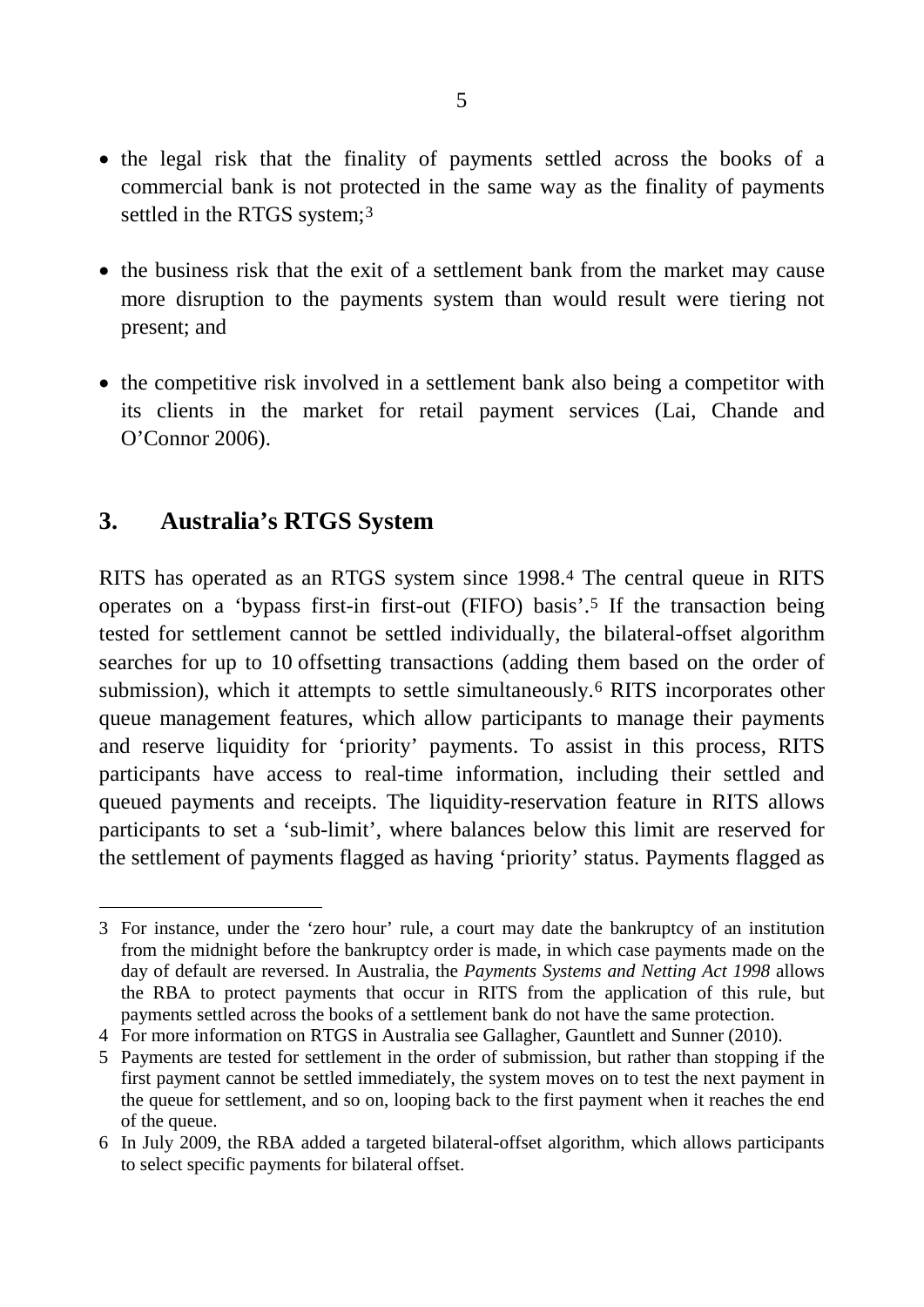having 'active' status are tested for settlement against balances in excess of the sub-limit, while payments flagged as 'deferred' are not tested for settlement until the sending participant changes the status of the payment to either active or priority. Participants can amend the status of payments at any time prior to settlement.

Connection to RITS occurs via either the internet, infrastructure shared with the Australian debt securities depository and settlement system, Austraclear, or the Society for Worldwide Interbank Financial Telecommunication (SWIFT). The RBA does not charge for internet connections to RITS. Thus, non-liquidity costs of direct participation are those associated with equipment, office space, staff training and salaries, internet service provision, Austraclear and SWIFT. In general, these costs are likely to vary considerably across institutions and are difficult to estimate accurately.

Initially, direct access to RITS was only available to banks, and all banks were required to settle their RTGS payments using their own settlement account at the RBA.[7](#page-11-0) In 1999, following the recommendations of the Wallis Inquiry into Australia's financial system, access was broadened to allow third-party payment providers and non-bank authorised deposit-taking institutions (ADIs) to hold a settlement account with the RBA to allow them to participate directly in RITS.<sup>[8](#page-11-1)</sup> The Wallis Inquiry also led to the creation of the Australian Prudential Regulation Authority (APRA), which regulates all ADIs – banks, building societies, credit unions and special third-party providers of payments services. While all ADIs can now become direct participants in RITS, only banks are *required* to hold a RITS settlement account.

Notwithstanding the broad scope of participation, payments through RITS are highly concentrated, with the major domestic banks accounting for almost 60 per

 $\overline{a}$ 

<span id="page-11-0"></span><sup>7</sup> Special Service Provider accounts were set up for the building society and credit union industry associations, to allow building societies and credit unions to settle indirectly through these associations.

<span id="page-11-1"></span><sup>8</sup> RITS is the means by which settlement accounts are accessed. See 'Exchange Settlement Account Policy' (found at http://www.rba.gov.au/payments-system/esa/index.html) for more information on eligibility for these accounts.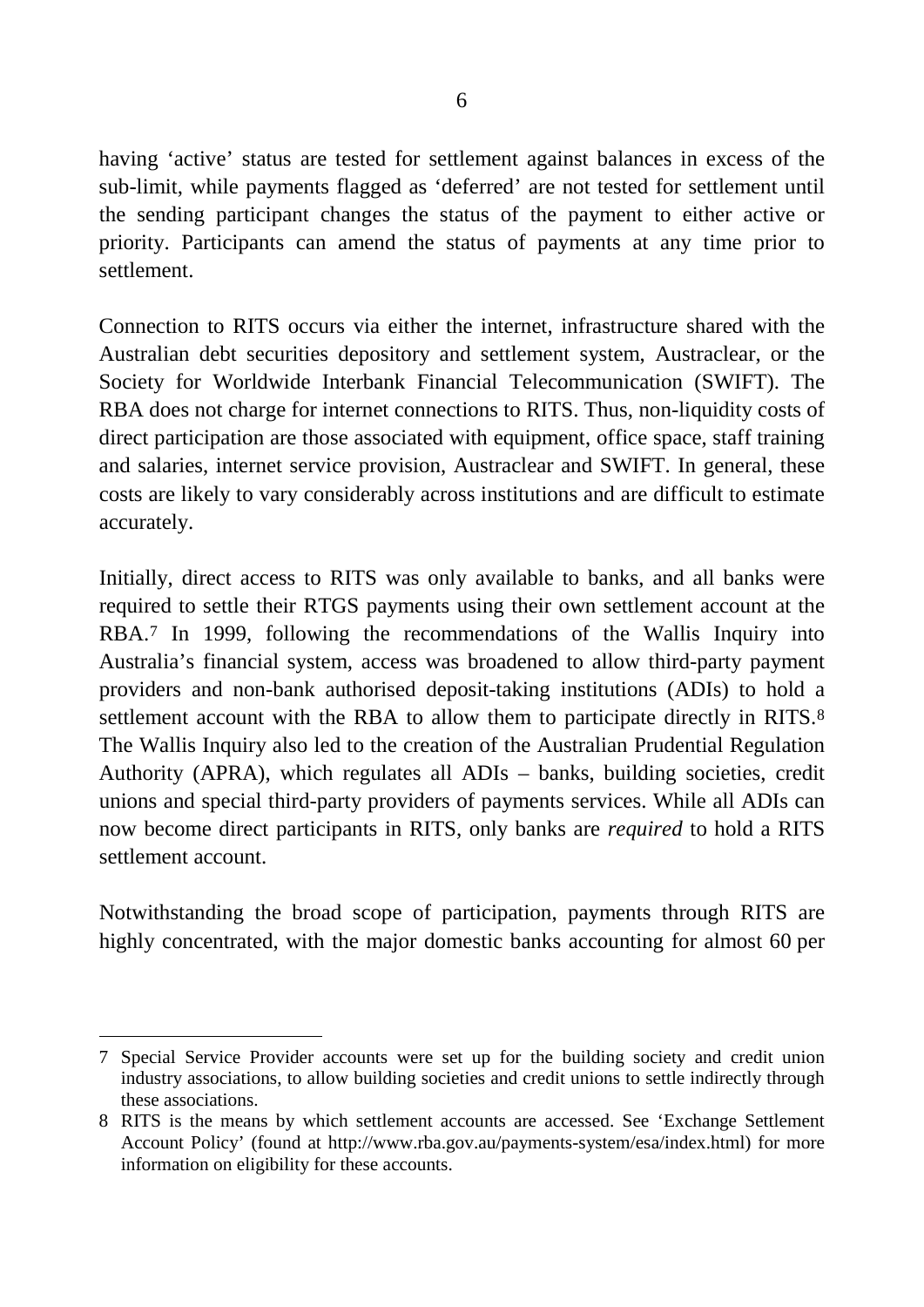cent of the value of all payments made.<sup>9</sup> Indeed, payments just between the four major domestic banks account for around a third of all payments. Also, the direction of payment flows tends to be skewed. For example, most RITS participants make more than half of their payments, by value, to just a few other participants.

## **4. Methodology**

#### **4.1 The Simulator**

The Bank of Finland has developed a versatile Payment and Settlement System Simulator (BoF-PSS2) for modelling the complex interactions that occur in payment and settlement systems. Simulations can be used for analysing the implications for liquidity and risk of changes in system functionality, market structure (such as increased tiering), and settlement rules or conventions, as well as the effect of specific events. Broadly speaking, the Bank of Finland simulator mimics the functionality of RTGS systems; it requires the user to input transaction, liquidity and other data, which are then processed according to specified algorithms that simulate the workings of an actual RTGS system. The simulations generate a wide range of transaction-level and aggregated data, such as the settlement profile of payments and measures of the liquidity used by participants in the system.

#### **4.2 Simulating Tiering**

Our methodology is adapted from Lasaosa and Tudela (2008), who study the benefits and costs of tiering in CHAPS using the Bank of Finland's payment system simulator. Lasaosa and Tudela create tiering scenarios for simulation by amending raw transaction data from CHAPS. For example, to model Bank A settling indirectly through Bank B, they create an amended transaction dataset in which payments originally to or from Bank A become payments to or from Bank B. Payments originally between Bank A and Bank B are deleted from the data, as these are now settled across Bank B's books rather than submitted to the

<span id="page-12-0"></span> $\overline{a}$ 9 This is not unexpected given the Australian banking sector is highly concentrated, with the four major domestic banks accounting for around 70 per cent of ADI total deposits.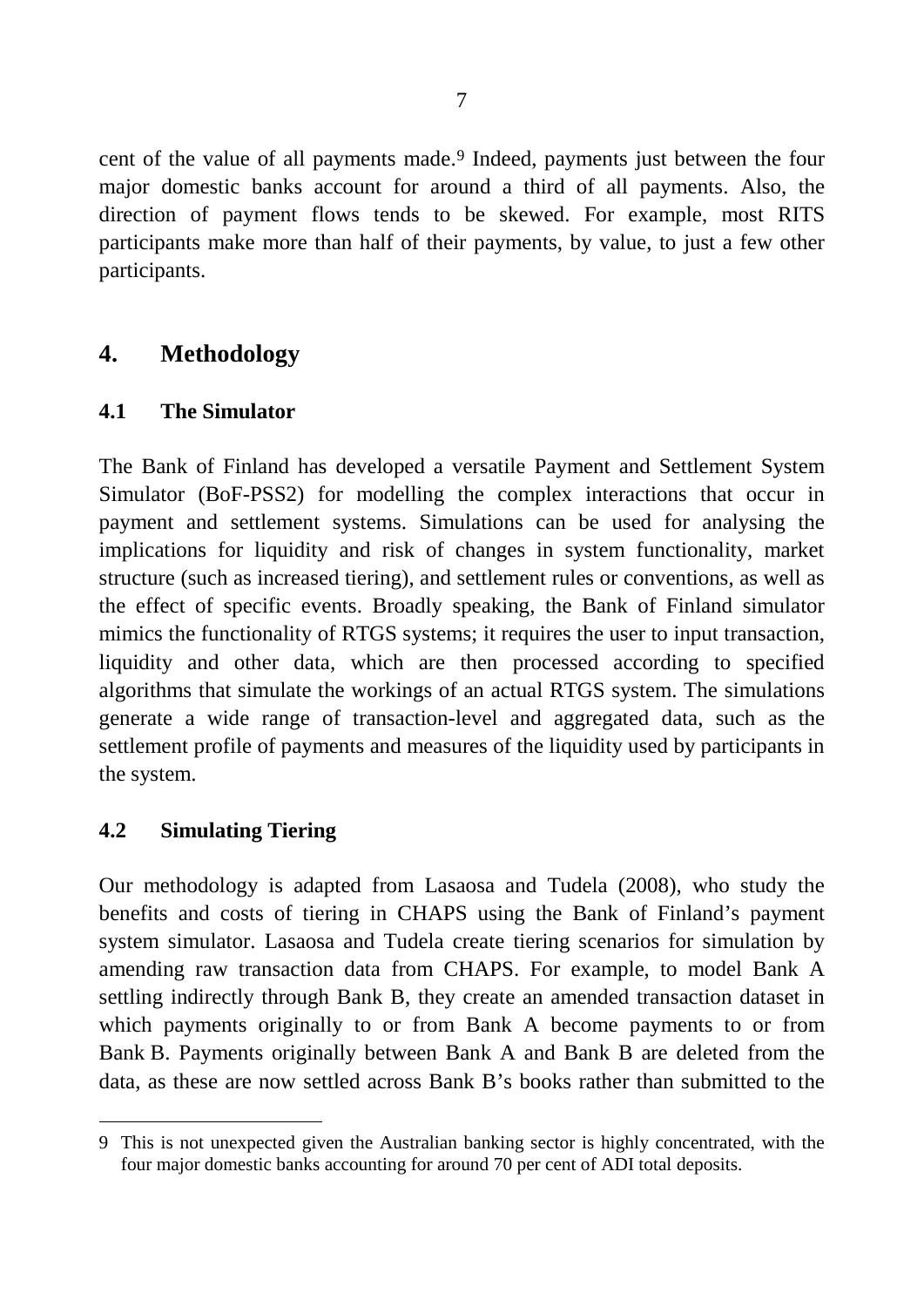system. These 'internalised' payments are an immediate source of liquidity savings.

We create tiering scenarios by amending transaction data from RITS in the same way. The sample period is the month of January 2008, covering 21 business days over which 623 860 individual transactions took place with a total value of around \$4.04 trillion. Excluding a number of participants for which indirect settlement would be unrealistic (such as the 4 largest participants, CLS Bank and the RBA), there are 49 participants altogether that are considered candidates for tiering in this experiment. Note that only the smallest 25 of these 49 candidates were under the 0.25 per cent threshold in 2008 and therefore eligible to tier.[10](#page-13-0) Notwithstanding this, we model both the cumulative effect of all participants below a given size settling indirectly (the 'cumulative scenarios'), and each of the 49 candidates individually electing to tier (the 'individual scenarios'), resulting in 97 unique sets of transaction data representing 97 unique tiering scenarios.[11](#page-13-1)

As Lasaosa and Tudela are primarily interested in the effect of a decrease in tiering in a highly tiered system, they used the results of their simulations to forecast this effect. Given the high level of direct participation in RITS, such forecasting was unnecessary in the context of this paper.

It should be noted that the analysis here is necessarily limited by the fact that it ignores the potential for payments behaviour of participants to change in response to different tiering arrangements. Because the transaction and credit limit inputs to the simulator specify, *inter alia*, payment submission times, payment status (e.g. priority or active) and maximum liquidity accessible, none of these can be altered in response to different levels of tiering.

 $\overline{a}$ 

<span id="page-13-0"></span><sup>10</sup> The 28 direct participants eligible for tiering over the whole of 2008 include 1 participant not considered for tiering in our simulations (as it only settles low-value payments on a deferred net basis) and 2 participants that joined RITS after January 2008.

<span id="page-13-1"></span><sup>11</sup> In the cumulative scenarios in which the fifth-largest institution is tiered, the 49 smallest institutions are all settling indirectly via the 4 largest participants. As only 1 institution is tiered in the first cumulative scenario, it is identical to the first individual scenario.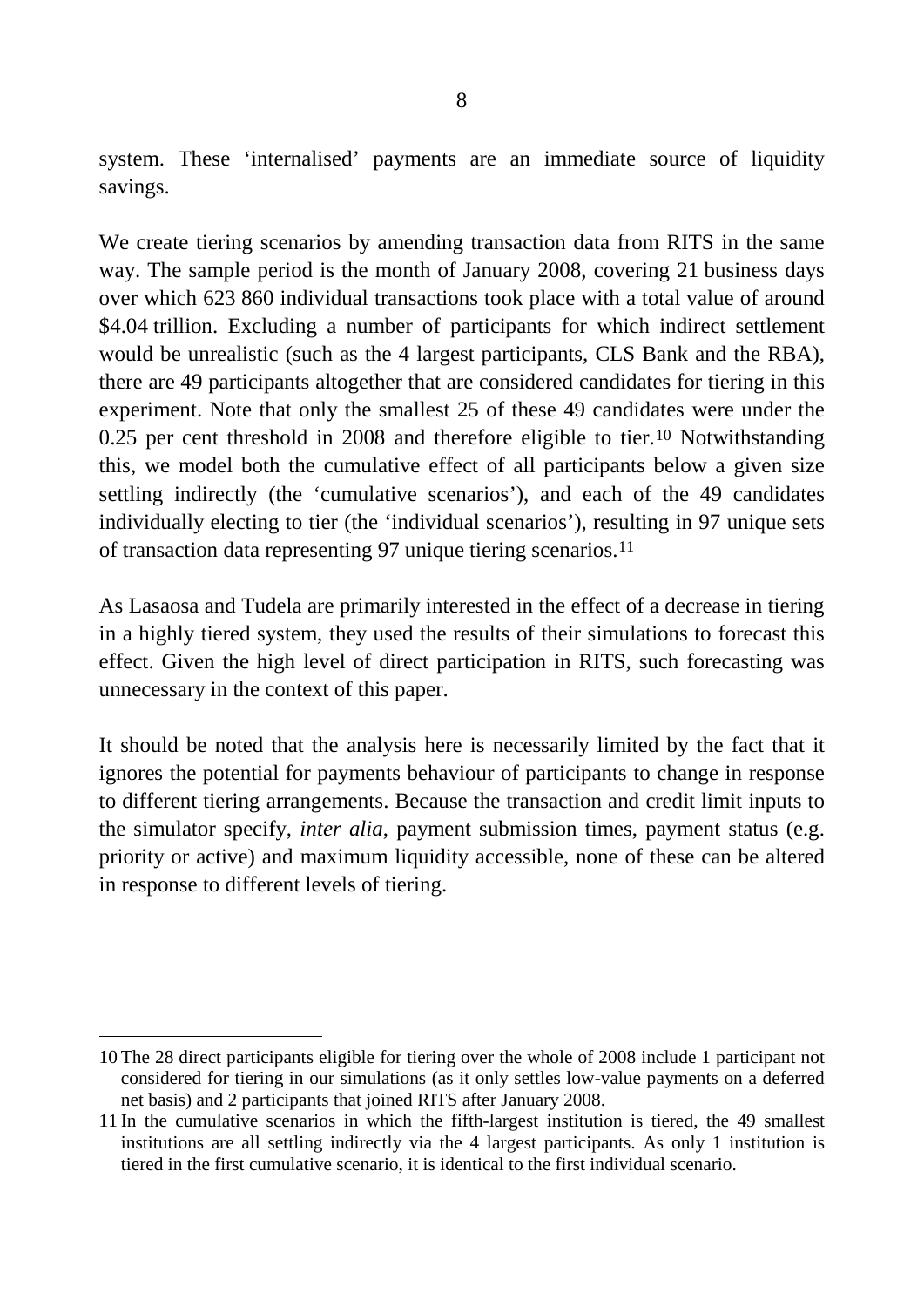#### **4.3 Tiering Order**

Although there are a number of ways to select client institutions and their respective settlement banks (see Lasaosa and Tudela (2008) for examples), we allocate institutions based on the value of payments sent and received. In the cumulative scenarios, the 49 candidates are tiered from smallest to largest in order of their share of all payments. Our reasoning is that larger institutions will generally have a lower opportunity cost of collateral as their banking operations naturally result in their holding more eligible securities on their balance sheet, which in turn gives them a competitive advantage in the market for providing payment services. This approach is also consistent with the current formulation of RBA policy, whereby only participants whose share of RTGS payments comprise less than 0.25 per cent of the total value of RTGS transactions are eligible to tier for RTGS transactions.

The settlement bank for each individual tiering candidate is chosen as the institution with which the candidate conducts the largest share of its payments. This approach is likely to maximise the value of payments that are internalised, although this is not a mathematical certainty.[12](#page-14-0)

In practice, decisions about tiering would be interdependent. That is, each institution's choice of settlement bank could change depending on the choices of other institutions and the subsequent sizes of different tiered networks (Adams *et al* (2010) provide an interesting model of participant tiering choice). However, preliminary work suggested that attempting to account for this would have minimal effect; for instance, when each client institution was assigned to its largest payments partner and the choices of all smaller institutions were taken as given, the choice of settlement bank differed only in four cases.

#### **4.4 System Design**

To test the hypothesis that the liquidity-saving features of RITS decrease participants' incentives to tier, we simulate tiering under four RTGS system

<span id="page-14-0"></span> $\overline{a}$ 12 A further scenario, based on the order of the share of total volumes, was not materially different to the one based on values, and so it was not pursued further.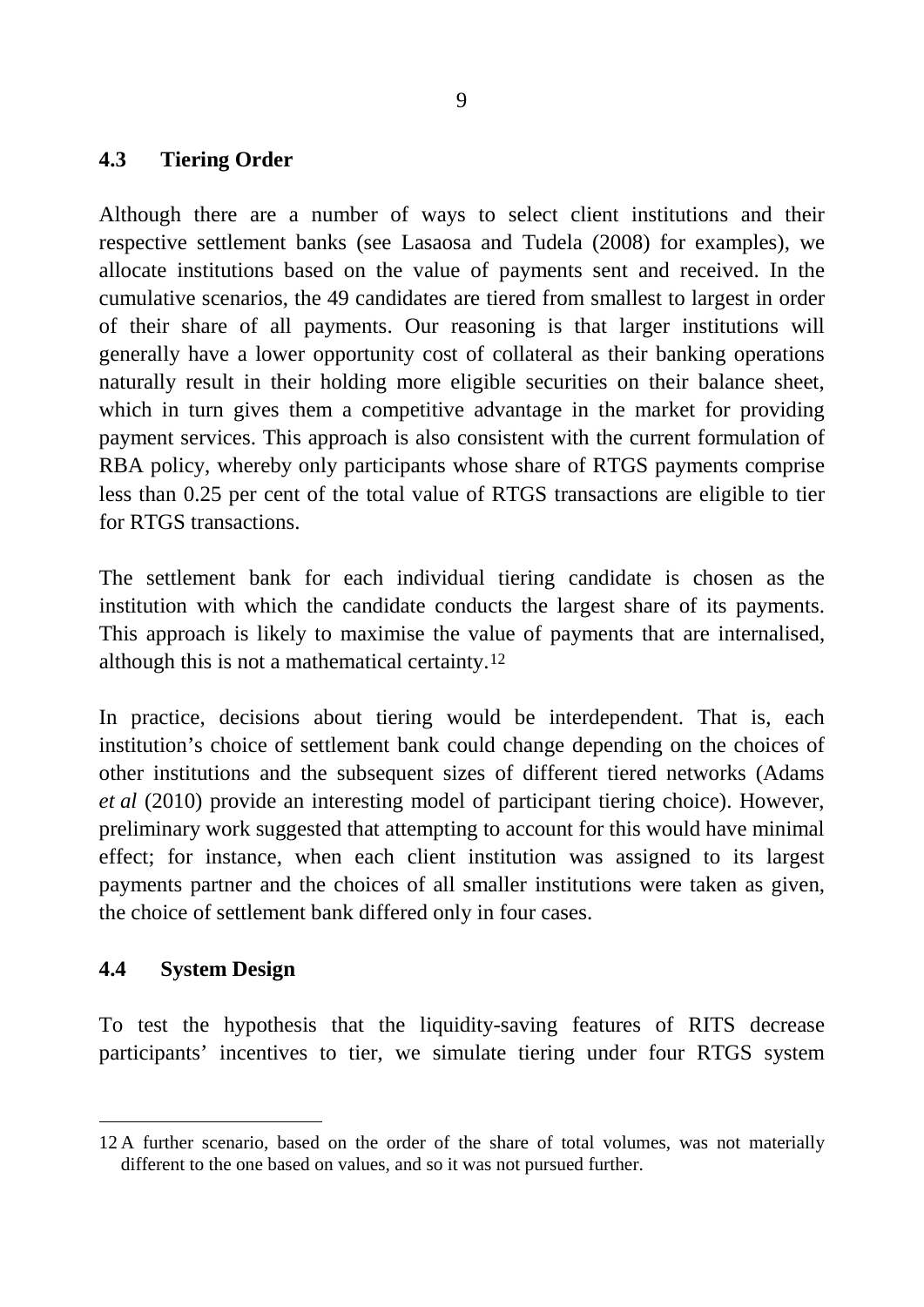| <b>Table 1: RTGS System Designs</b> |               |                         |            |  |  |  |  |
|-------------------------------------|---------------|-------------------------|------------|--|--|--|--|
|                                     | Central queue | <b>Bilateral offset</b> | Sub-limits |  |  |  |  |
| Pure RTGS                           |               |                         |            |  |  |  |  |
| RTGS with central queue only        |               |                         |            |  |  |  |  |
| RTGS with bilateral offset          |               |                         |            |  |  |  |  |
| RITS replica                        |               |                         |            |  |  |  |  |

designs (Table 1). Details of how the bilateral-offset and sub-limit features of RITS have been incorporated in the simulations are contained in Appendix A.

Regardless of our tiering-order methodology, we expect liquidity use to fall as we increase the number of liquidity-saving mechanisms in the system. That is, we expect liquidity use to be the greatest under the pure RTGS system, followed by the central-queue-only system, then the bilateral-offset system.[13](#page-15-0) The RITS replica is expected to require the lowest level of liquidity.

#### **4.5 Liquidity**

The liquidity available to participants is modelled in the simulations using limits on credit extended by the system operator to each direct participant. Each participant begins each simulated day with an account balance of zero and, as payments settle, is able to accrue a negative account balance up to that participant's credit limit. Credit limits are set exogenously and may vary throughout the day. In general, the credit limit profile for each participant on each simulated day is modelled on the actual liquidity that was available to that participant at each point in time on the corresponding day of our sample period. This actual liquidity is measured as the sum of the participant's opening settlement account balance and the value of intraday repos it had outstanding at each point in time during the day.[14](#page-15-1)

An exception is made for our simulation of the pure RTGS system. To prevent payments that do not settle immediately from being rejected and remaining

<span id="page-15-0"></span> $\overline{a}$ 13 For the purposes of this paper the term 'pure' RTGS system is used to refer to an RTGS system that does not have a central queue.

<span id="page-15-1"></span><sup>14</sup> In our simulations, the RBA, CLS Bank and the settlement accounts of the equity and futures clearing and settlement systems are provided with unlimited credit in all system designs.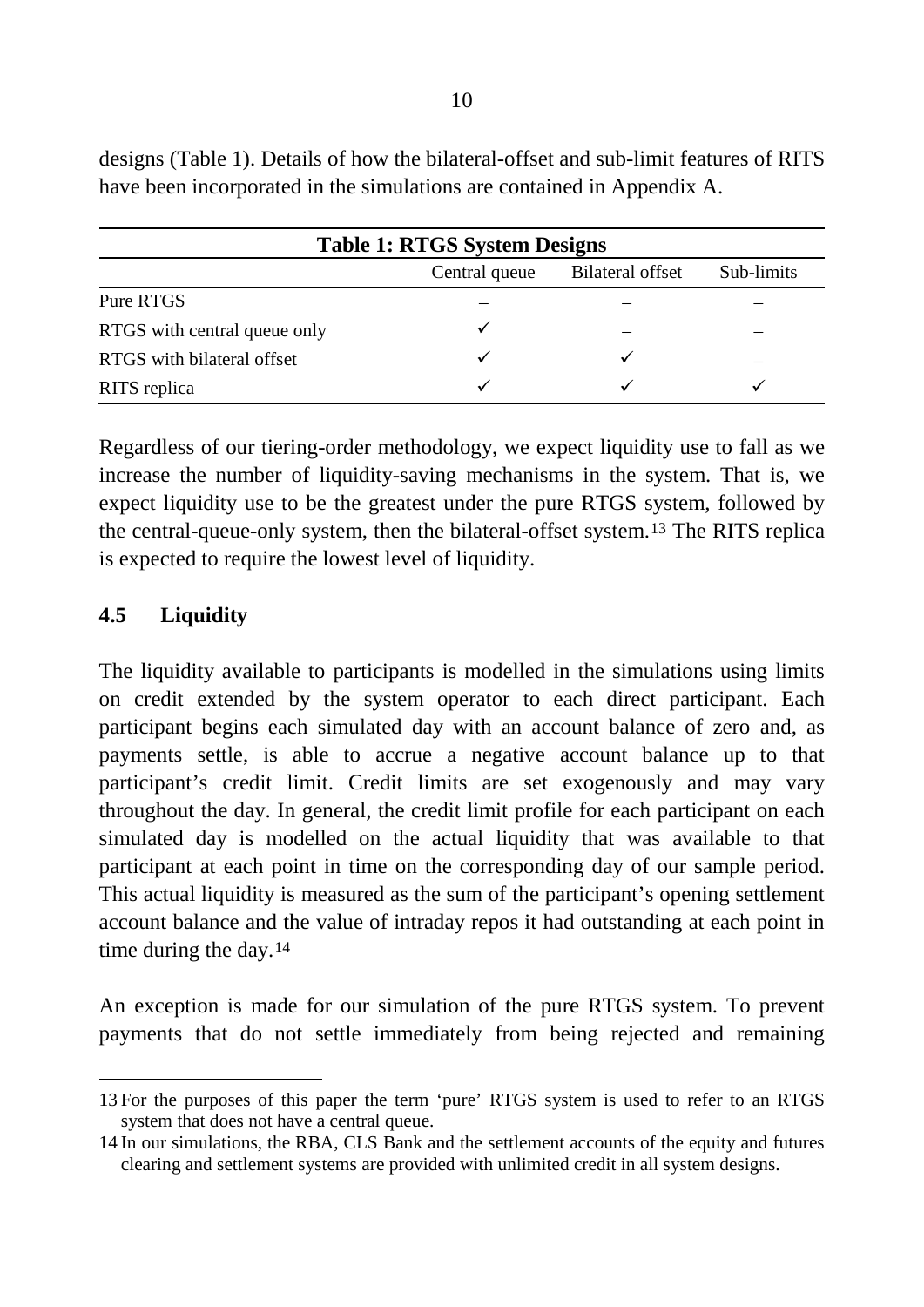unsettled at the end of the day, all participants are assumed to have access to unlimited liquidity. In addition, to ensure that all payments settle in our simulations, we give all participants unlimited access to liquidity under all system designs at the end of each day.[15](#page-16-0)

In the tiering scenarios, we reason that a settlement bank does not have access to collateral on its clients' balance sheets and it will not necessarily commit more of its own collateral to access additional liquidity. Alternatively, we could have assumed that the settlement bank increases the liquidity it accesses (e.g. by the value of the liquidity accessed by its clients when they were direct participants). Indeed, preliminary simulations were run where the credit limits of the settlement bank and its clients were summed, but this resulted in quite substantial and unrealistic increases in liquidity usage under tiering. Therefore, our preference has been to remain with fixed, non-additive access to liquidity.

We measure system liquidity usage as the sum of individual participants' peak intraday liquidity requirements. For an individual participant, this peak intraday liquidity requirement is equal to the absolute value of the participant's minimum account balance. While this liquidity may only have been used for a very brief period during the day, this measure is consistent with the view that the main driver of the cost of liquidity is the maximum value of collateral used, rather than the length of time during the day that the securities are used.

## **5. The Impact of Tiering on Liquidity Usage**

## **5.1 Estimates of Liquidity Savings**

We present simulation results for the changes in liquidity use due to increased tiering in the four system designs. Our hypothesis is that the liquidity benefits from tiering decrease as more liquidity-saving features are added to the RTGS system. A

<span id="page-16-0"></span> $\overline{a}$ 15 In the absence of this we find that the simulations result in a small proportion (less than 1 per cent) of payments remaining unsettled at the end of most days. This failure to settle all payments occurs because settlement times differ across the different RTGS systems, while available liquidity is set exogenously.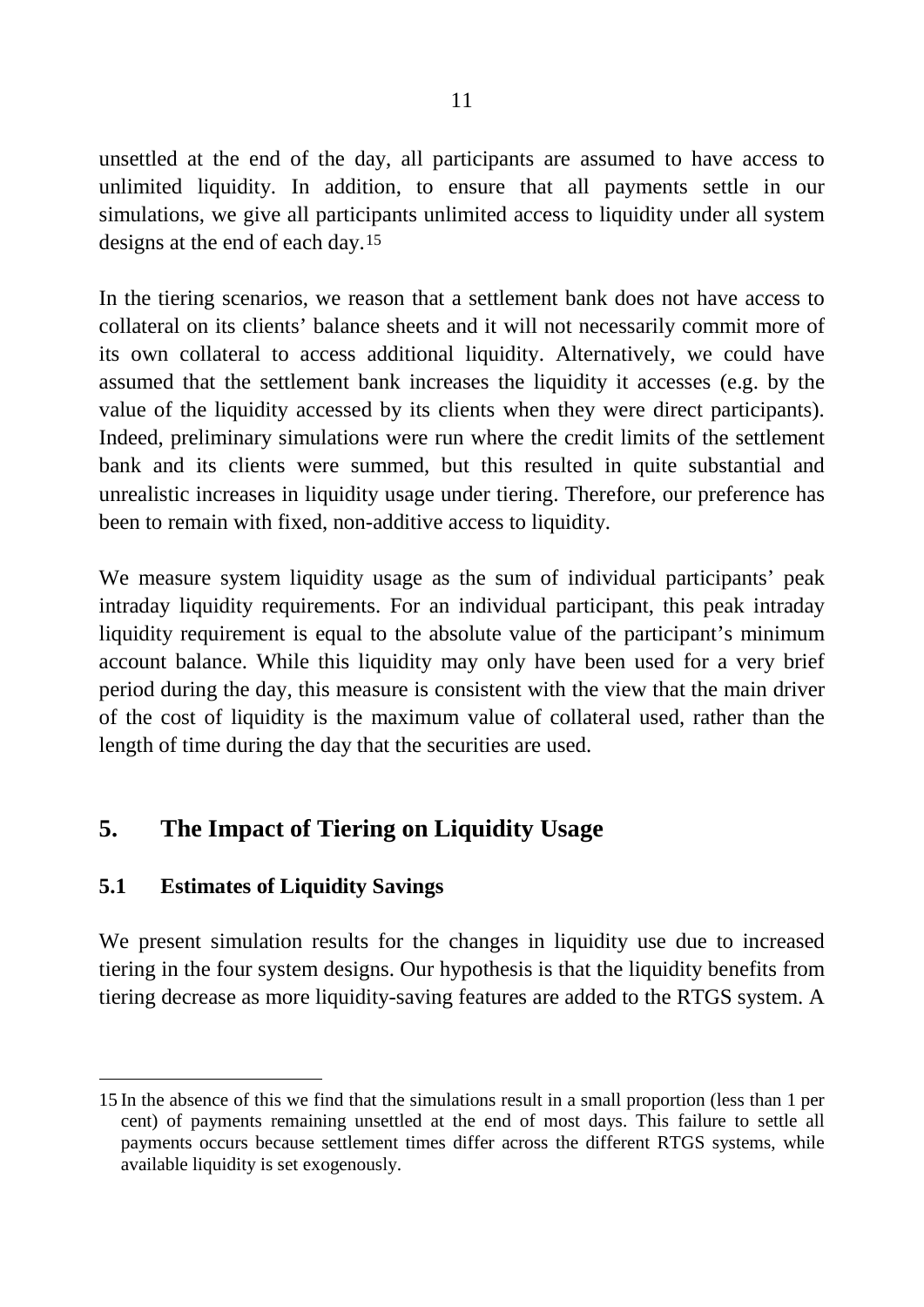decomposition of liquidity savings into the two sources identified in the literature, namely liquidity pooling and payments internalisation, is contained in Appendix B.

#### *5.1.1 Cumulative tiering*

We first look at the case where individual institutions are tiered cumulatively, from smallest to largest, according to their share of the total value of payments. Figure 1 shows liquidity usage over the range from no tiering to tiering all candidate institutions. For all scenarios in this case, the pure RTGS system is the most liquidity intensive and the RITS replica the least intensive. Of the two other system designs, the bilateral-offset system clearly uses less liquidity for the first 33 tiering scenarios. For subsequent scenarios, however, the presence of bilateral offset has almost no effect. This may be due to the increasing concentration of the system; Ercevik and Jackson (2009) report the intuitive finding that liquidity recycling increases with system concentration, thus the need for bilateral offset decreases. The share of the total value of payments settled by bilateral offset falls from 28 per cent when there is no tiering to 13 per cent when all candidate institutions are tiered.

In line with our hypothesis, liquidity-saving mechanisms typically reduce the liquidity benefits from tiering. Average daily liquidity usage falls by \$7.0 billion when all candidates are tiered in the RITS replica system, compared with larger decreases of: \$7.4 billion in the system with bilateral offset; \$7.6 billion in the pure RTGS system; and \$7.7 billion in the system with a central queue only. However, there is some variance in the results, with this ranking not holding at all increments of the cumulative tiering.[16](#page-17-0)

<span id="page-17-0"></span> $\overline{a}$ 16 For the systems with credit limits, we find that the marginal change in liquidity usage from tiering an additional institution is often not significantly different from zero at the 10 per cent level for approximately the smallest 30 institutions.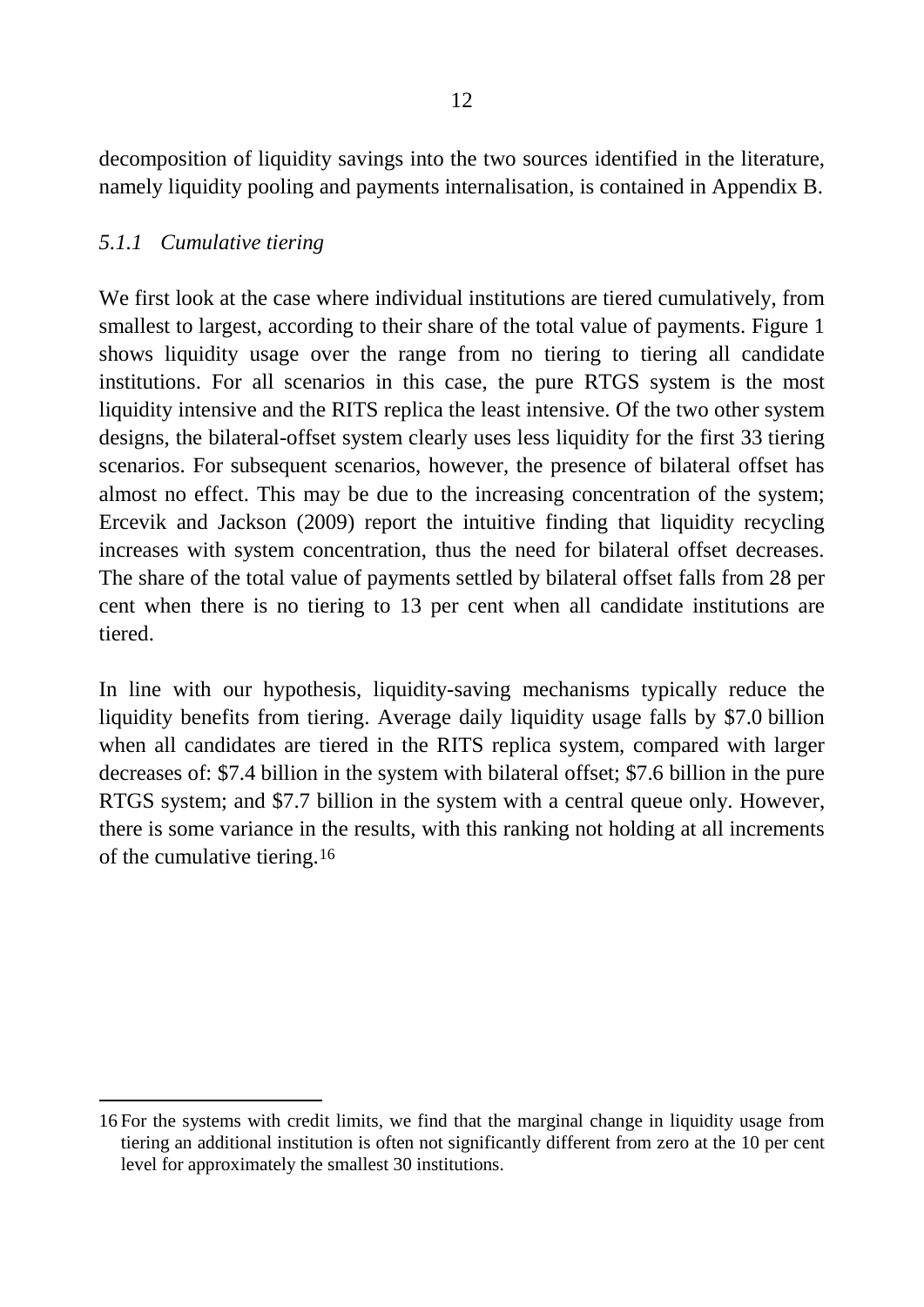

**Figure 1: System Liquidity Usage**

*5.1.2 Tiering individual participants*

We now look at the case where individual participants are tiered in isolation. Again, the pure RTGS system is the most liquidity intensive and the RITS replica the least intensive for all scenarios. Average daily system liquidity usage falls by \$137 million on average when a single institution is tiered in the RITS replica system, compared with larger decreases of: \$143 million in the system with a central queue only; \$151 million in the pure RTGS system; and \$155 million in the system with bilateral offset. While liquidity savings are lowest in the RITS replica system as expected under our hypothesis, the fact that savings are highest in the bilateral-offset system is not consistent with our hypothesis. Again, there is variance in the results, with this ranking not necessarily holding for each individual institution tiered.

#### *5.1.3 Network effects*

It is possible that the low level of tiering observed currently in RITS might be because the benefits of tiering are dependent on the size of the tiered network. For instance, the proportion of payments that can be internalised for a given tiering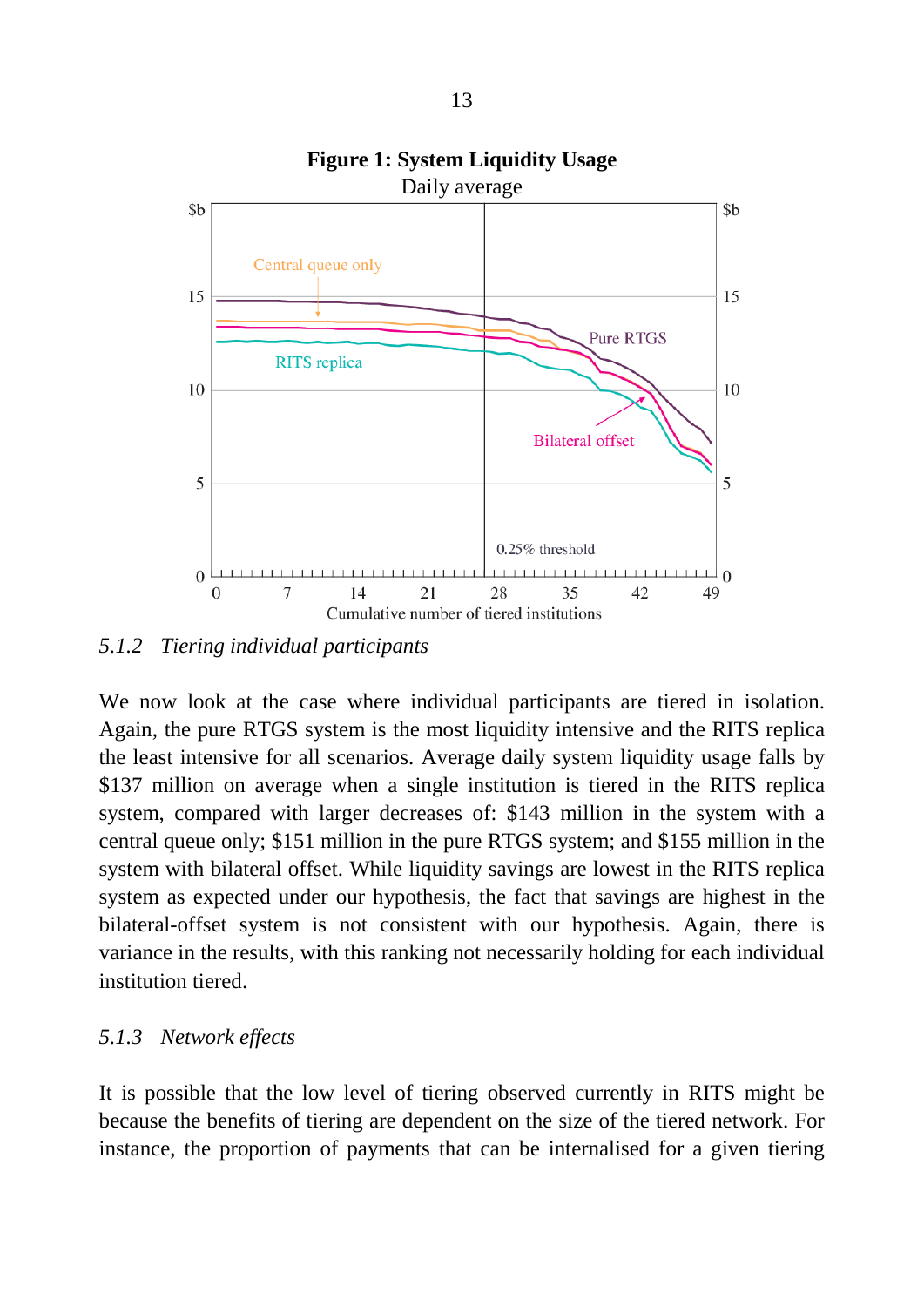candidate will tend to increase the larger is the tiered network being joined. If these network effects are large, then multiple equilibria including both high and low degrees of tiering would be conceivable (with the latter a result of very few institutions considering it worthwhile to tier as long as very few other institutions are already tiered).

By comparing the liquidity savings in the cumulative and individual tiering scenarios, we find some evidence for this possibility. When the smallest 30 institutions are tiered in the RITS replica system, average daily liquidity usage declines by around \$721 million; whereas when each of the smallest 30 institutions are tiered individually, the summed marginal changes imply a decrease in average daily liquidity usage of around \$485 million. That is, the network effect leads to an additional \$236 million in total liquidity savings. However, this estimate of the size of the network effects varies; if we considered tiering 35 institutions, for instance, then network effects would appear to imply only \$171 million of total liquidity savings. In addition, on average an institution in the smallest 30 sends and receives just 8 per cent of the total value of its payments to and from other institutions in the smallest 30, suggesting that the scope for network effects in this group is limited.

## **6. The Impact of Tiering on Risk**

The benefits of tiering can come at a cost of increased credit and concentration risk. This section estimates the changes in credit and concentration risk in RITS due to increased tiering. The effect of system design on credit risk is also examined.

#### **6.1 Credit Risk**

Tiering creates a two-way exposure between a client and its settlement bank because payments are settled across the settlement bank's books, rather than directly in RITS (for which there is no credit risk). Furthermore, these payments – unlike those in RITS – may be subject to the 'zero hour' rule, which means that in the event of a bankruptcy, their finality can be challenged. In this section we present measures of this two-way exposure for the two system designs at either end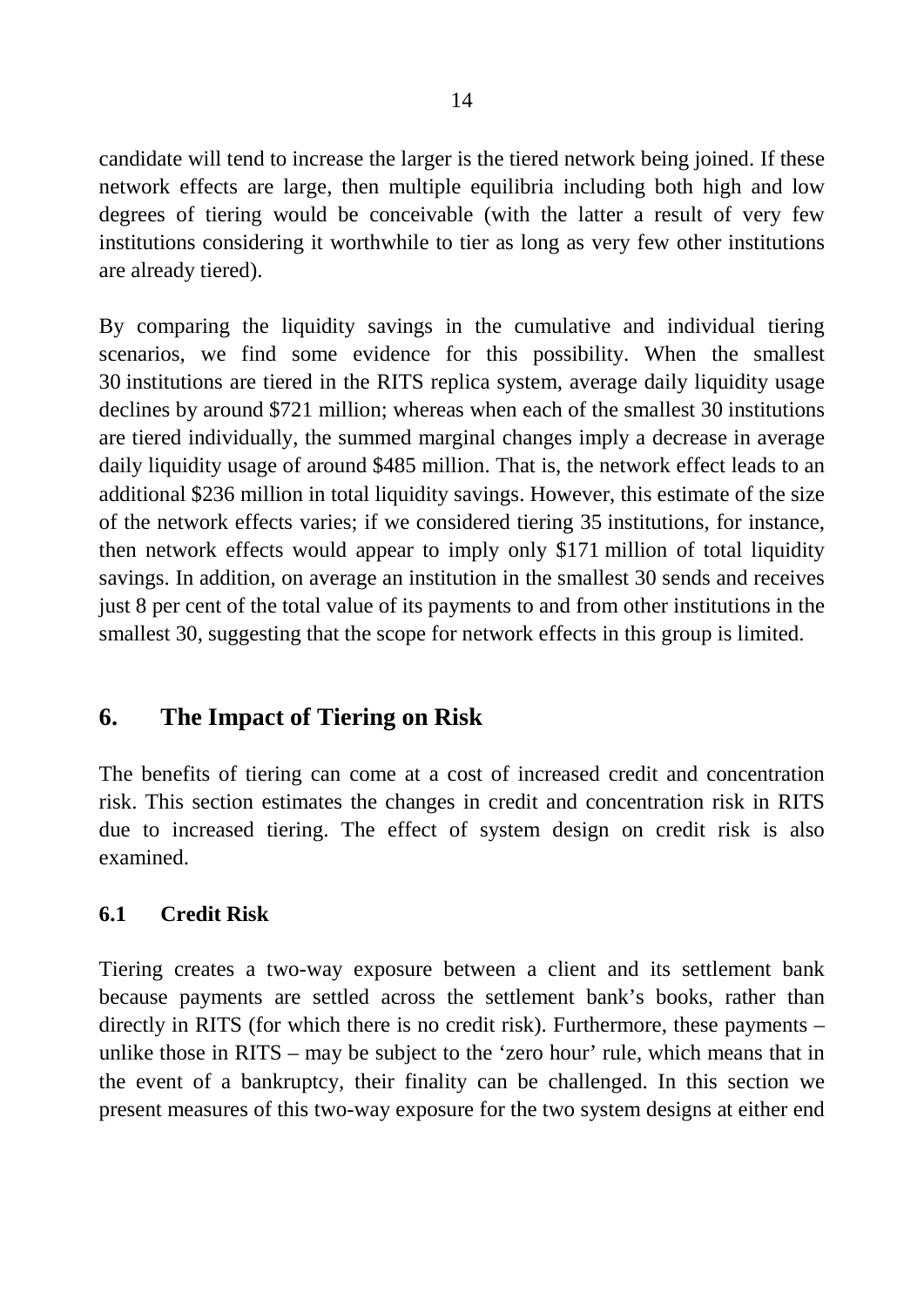of the liquidity-usage spectrum: the pure RTGS system and the RITS replica system.

#### *6.1.1 Settlement bank exposures*

A settlement bank's maximum intraday exposure to a client can be measured as the client's maximum intraday cumulative net *payment* (as opposed to receipt) position when the client settles directly in the RTGS system. This measure of settlement bank exposure should be regarded as an upper bound because a settlement bank can vary the timing of sending its clients' payments to minimise its exposure, and require clients to pre-fund settlement obligations[.17](#page-20-0)

We find that a settlement bank's *average* maximum intraday exposure to any one of the smallest 29 tiering candidates over the sample period is less than \$100 million (Figure 2). While the *largest* maximum intraday exposure over the month is roughly three times the size of the average maximum intraday exposure, this is still quite low for the smallest 29 tiering candidates (Figure 3). Unsurprisingly, maximum intraday exposures are typically much higher among the largest 20 tiering candidates. We are unable to determine the size of the exposures that the settlement banks in our simulations would be willing to accept, as these are likely to be functions of the capitalisation and risk preferences of the individual institutions. However, we note that while the largest maximum intraday exposure of around \$2 billion is sizeable, it is considerably smaller than the tier 1 capital held by each of the four largest settlement banks (over \$20 billion in 2008).

Because our measure of settlement bank exposure (a client's maximum intraday cumulative net payment position) is equal to our measure of the client's liquidity usage when it participates directly in the RTGS system we expect higher settlement bank exposures in the more liquidity-intensive pure RTGS system. The difference in exposure between the two system designs varies considerably with the institution being tiered. For the median institution in the tiering group (in terms of this exposure), the average maximum intraday exposure of the settlement bank to one of its clients is 8 per cent higher in the pure RTGS system.

<span id="page-20-0"></span> $\overline{a}$ 17 Note that the timing of settlement in the tiered simulations may also vary depending on the liquidity available to the settlement bank.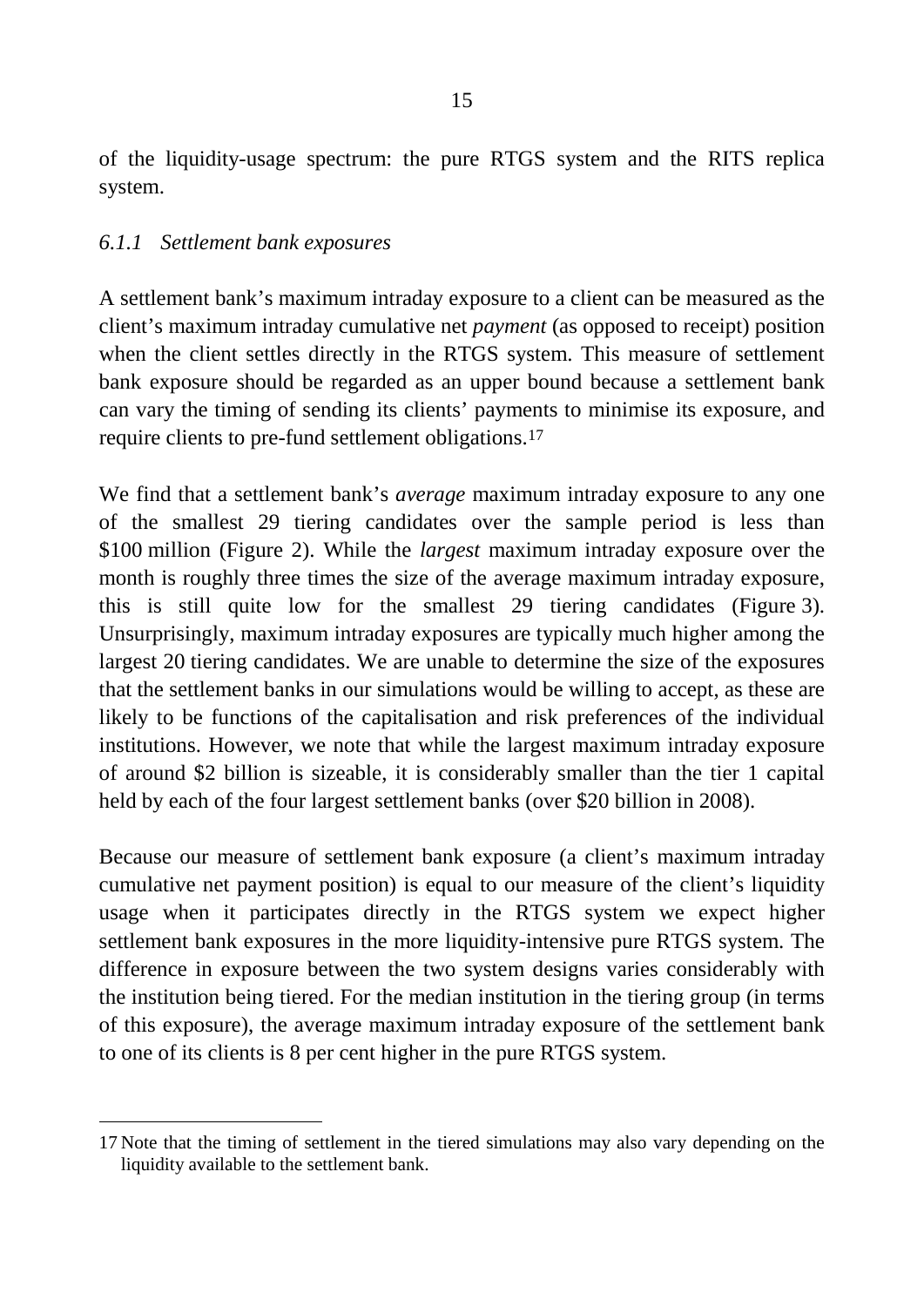

**Figure 2: Settlement Banks' Maximum Intraday Exposures**

Note: Exponential trend lines have been fitted, although the functional form is unclear

**Figure 3: Settlement Banks' Maximum Intraday Exposures** Largest over period



Note: Exponential trend lines have been fitted, although the functional form is unclear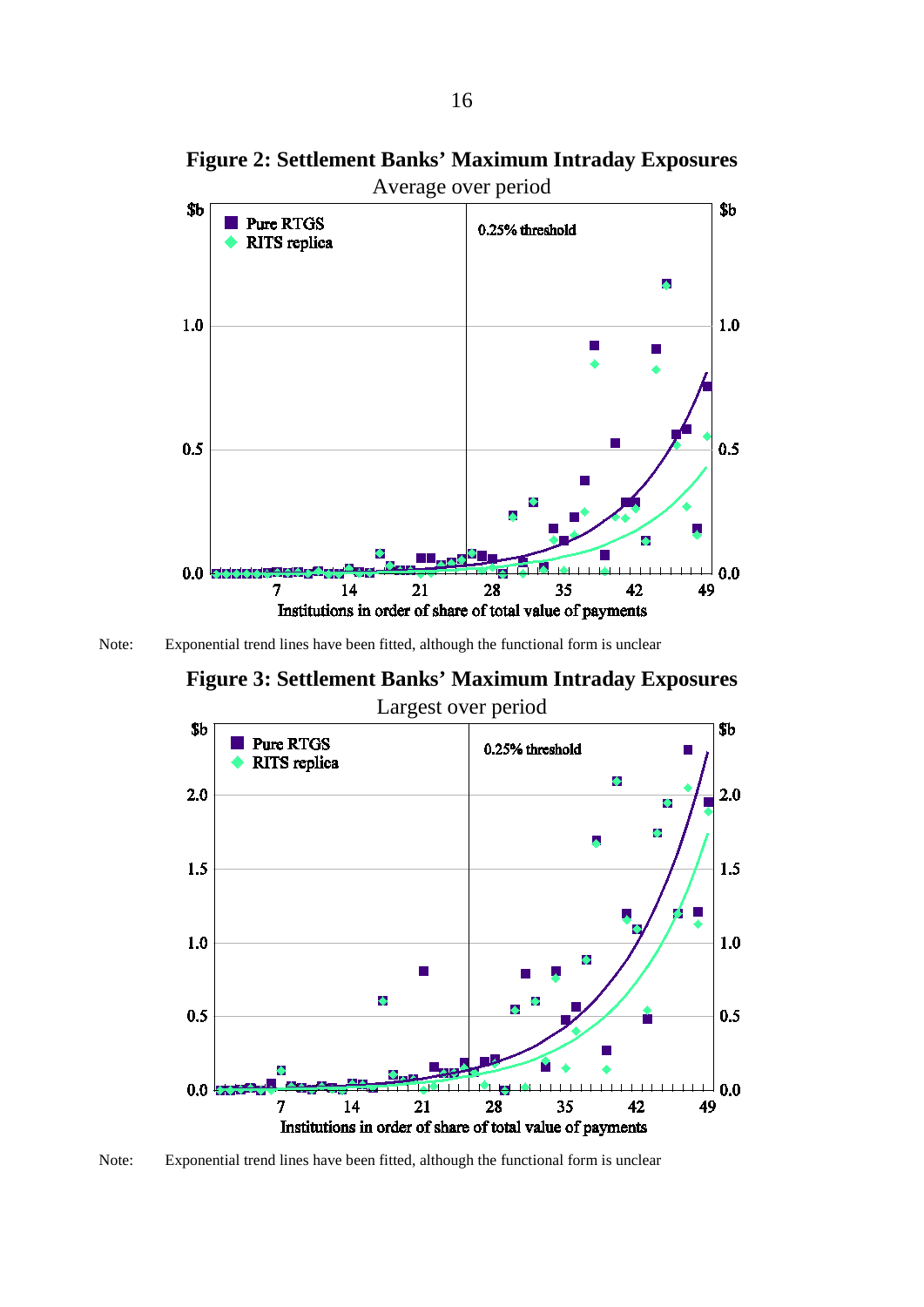#### *6.1.2 Individual client exposures*

A client's maximum intraday exposure to its settlement bank can be measured using that client's maximum intraday cumulative net *receipt* (as opposed to payment) position when it settles directly in the RTGS system. Because a settlement bank has discretion over the timing of payments, and because it may require pre-funding from its client, these estimates should be viewed as a lower bound.

Clients' average maximum intraday exposures are typically less than \$1 billion (Figure 4). The largest maximum intraday exposures are still less than \$1 billion for smaller institutions, but are as high as \$3.5 billion for the largest clients (Figure 5). Given that the largest clients are typically (though not always) branches of global banks, their largest exposures are still small relative to their group tier 1 capital.



**Figure 4: Clients' Maximum Intraday Exposures**

Note: Exponential trend lines have been fitted, although the functional form is unclear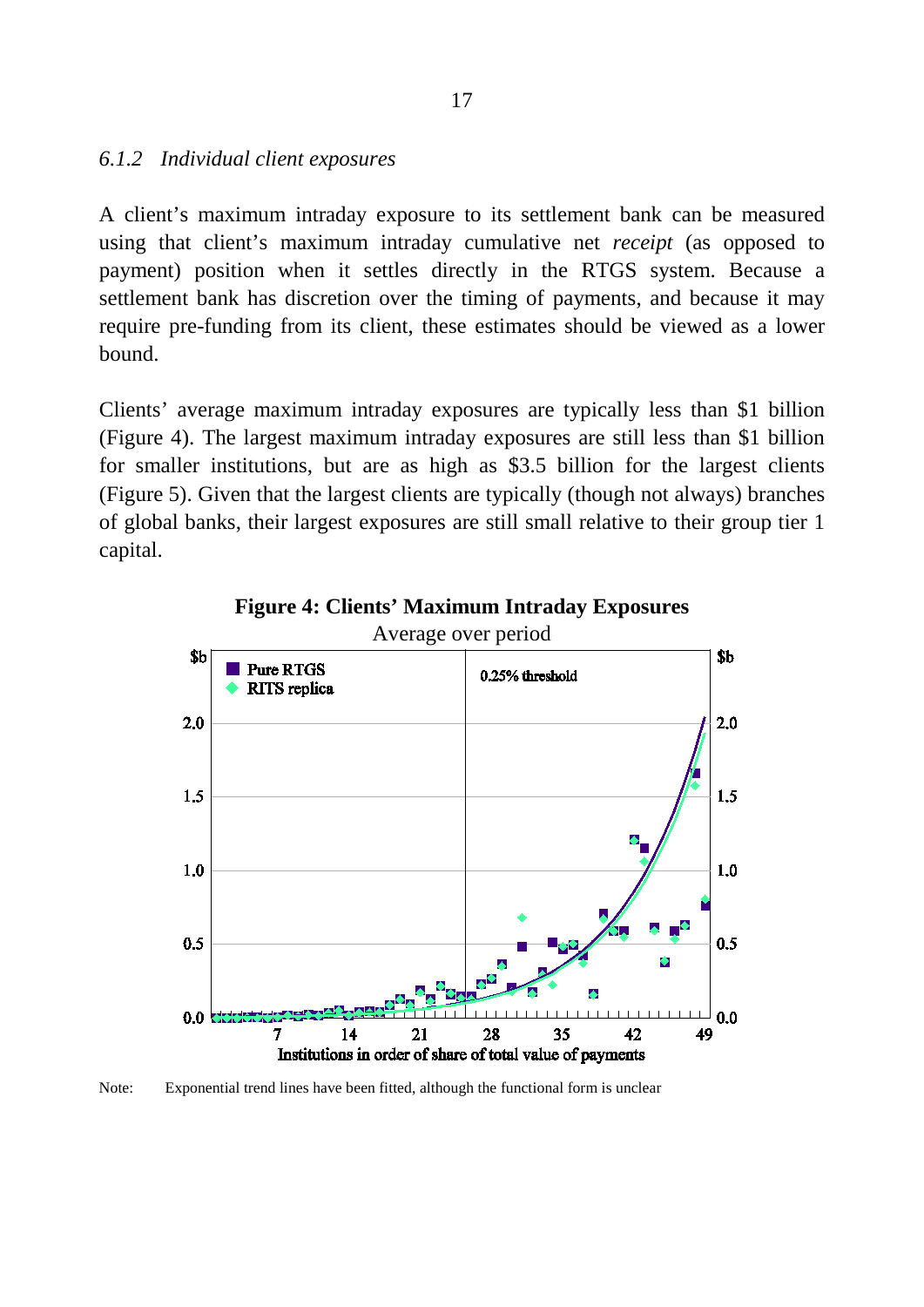

**Figure 5: Clients' Maximum Intraday Exposures**

Note: Exponential trend lines have been fitted, although the functional form is unclear

Clients' exposures in the pure RTGS system are similar to those in the RITS replica system. Again, the difference in exposure between the two system designs varies considerably with the institution being tiered. For the median institution (in terms of this exposure), the average maximum intraday exposure is 2 per cent higher in the pure RTGS system.

#### *6.1.3 Total client exposures*

 $\overline{a}$ 

While a settlement bank is unlikely to face the simultaneous default of all of its clients, if a settlement bank defaults, all of its clients are exposed. To estimate the maximum total client exposure to a particular settlement bank we can sum the minute-by-minute exposures, measured using each client's cumulative net receipt position when it settled directly.[18](#page-23-0) As noted above, these estimates of client exposures should be viewed as lower bounds.

<span id="page-23-0"></span><sup>18</sup> Note that exposures are not netted multilaterally. Therefore, if a client has negative exposure (that is, it owes the settlement bank), that exposure is excluded from the calculation.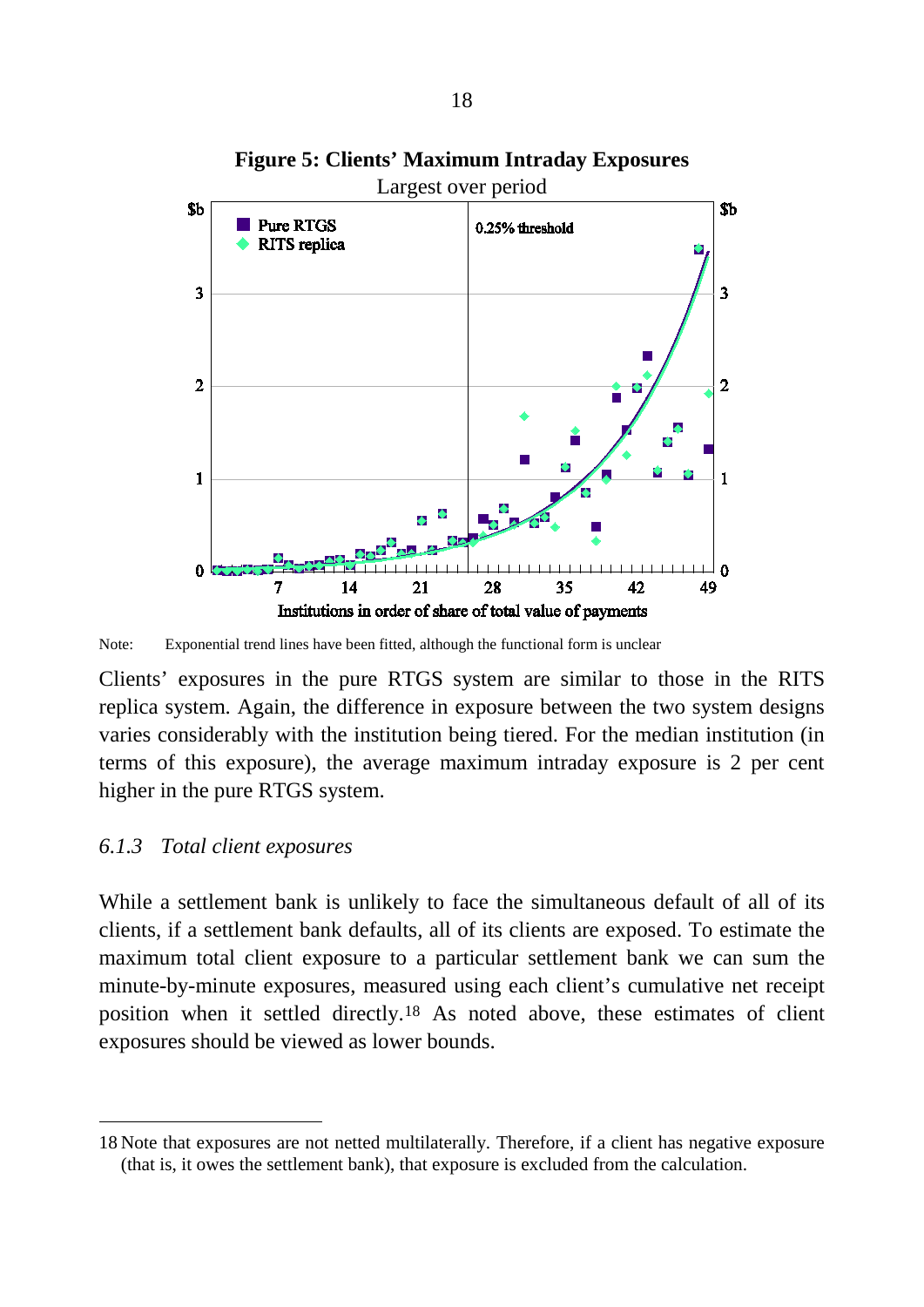Each observation in Figures 6 and 7 represents the maximum aggregate loss that could occur if the settlement bank to which the  $n^{th}$  smallest institution tiers defaults on its obligations, and it defaults on all its obligations to any smaller institutions that also use it as a settlement bank. For example, when the 49th institution is tiered in Figure 6, the average maximum intraday exposure in total for that institution and other clients using the same settlement bank as an agent is around \$4 billion in the RITS replica system. Each colour in the figure represents one of the 4 largest settlement banks.

With the exception of larger institutions that tier to the settlement bank depicted in pink, total client exposures are typically at least as high in the pure RTGS system as they are in the RITS replica system. For the median case, the average maximum intraday exposure is around 1 per cent higher in the pure RTGS system compared with the RITS replica system.



**Figure 6: Total Client Maximum Intraday Exposures**

Note: Each colour represents one of the 4 largest settlement banks. While some tiering candidates initially settle through other institutions, as the simulated level of tiering increases all 49 tiered institutions eventually settle through one of the 4 largest settlement banks.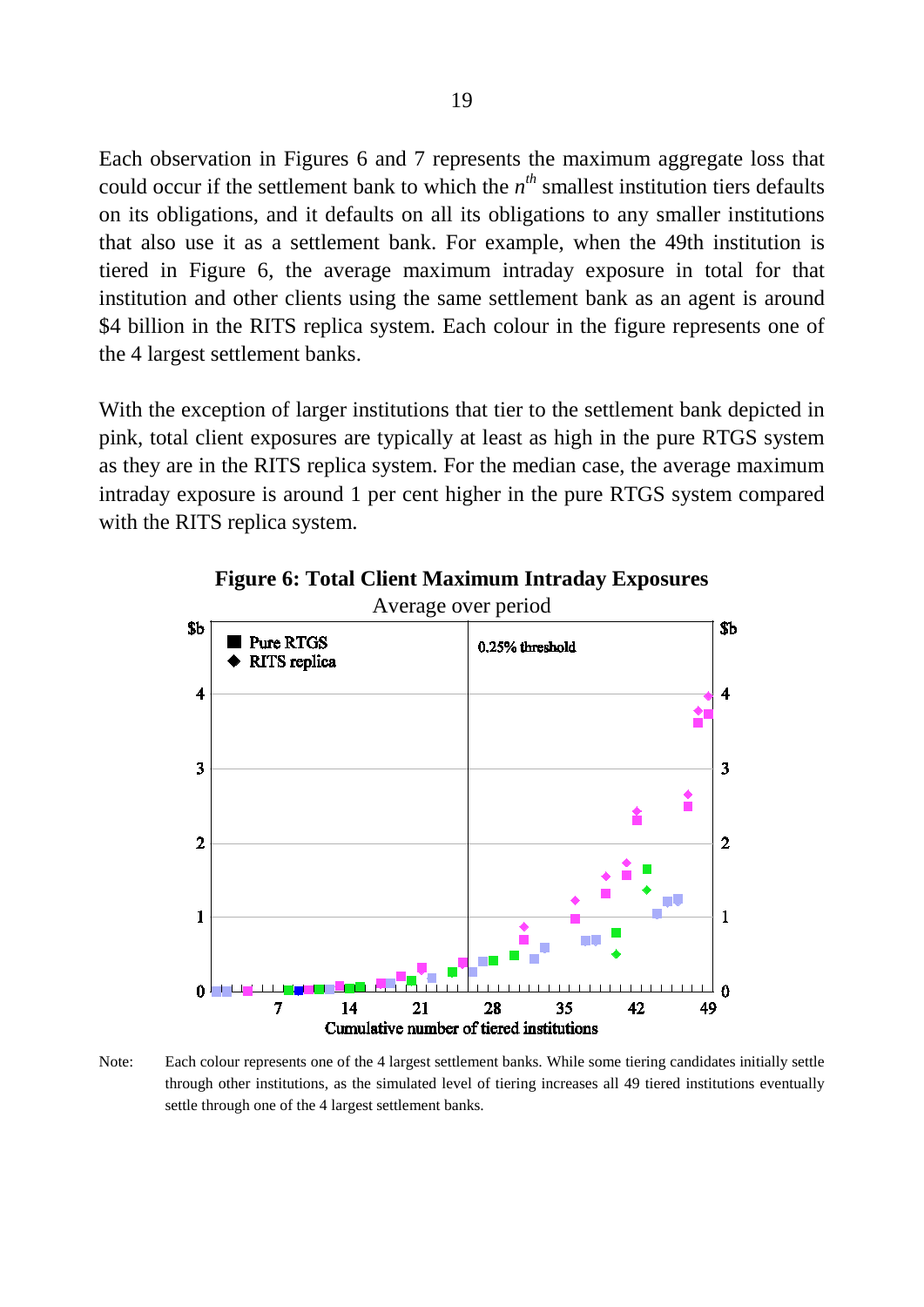

**Figure 7: Total Client Maximum Intraday Exposures**

Note: Each colour represents one of the 4 largest settlement banks. While some tiering candidates initially settle through other institutions, as the simulated level of tiering increases all 49 tiered institutions eventually settle through one of the 4 largest settlement banks.

#### **6.2 Concentration Risk**

Indirect participants in a payments network send payment instructions to their settlement bank, which then acts on their behalf. Consequently, in choosing to tier the client becomes operationally dependent on its settlement bank. One might argue that larger institutions are better equipped to minimise the probability of an operational problem. However, by concentrating payment flows, tiering amplifies the consequences of an operational incident at the settlement bank – in particular, the size of the potential liquidity sink increases.

A general measure of this type of operational risk is the level of concentration in the system: the increase in settlement banks' share of payments as the level of tiering increases. Note that our measure of concentration is the share of payments sent, rather than sent and received, as generally even when a participant suffers an operational incident they can still receive payments. While a more accurate way to model the impact of tiering on the consequences of an operational incident is to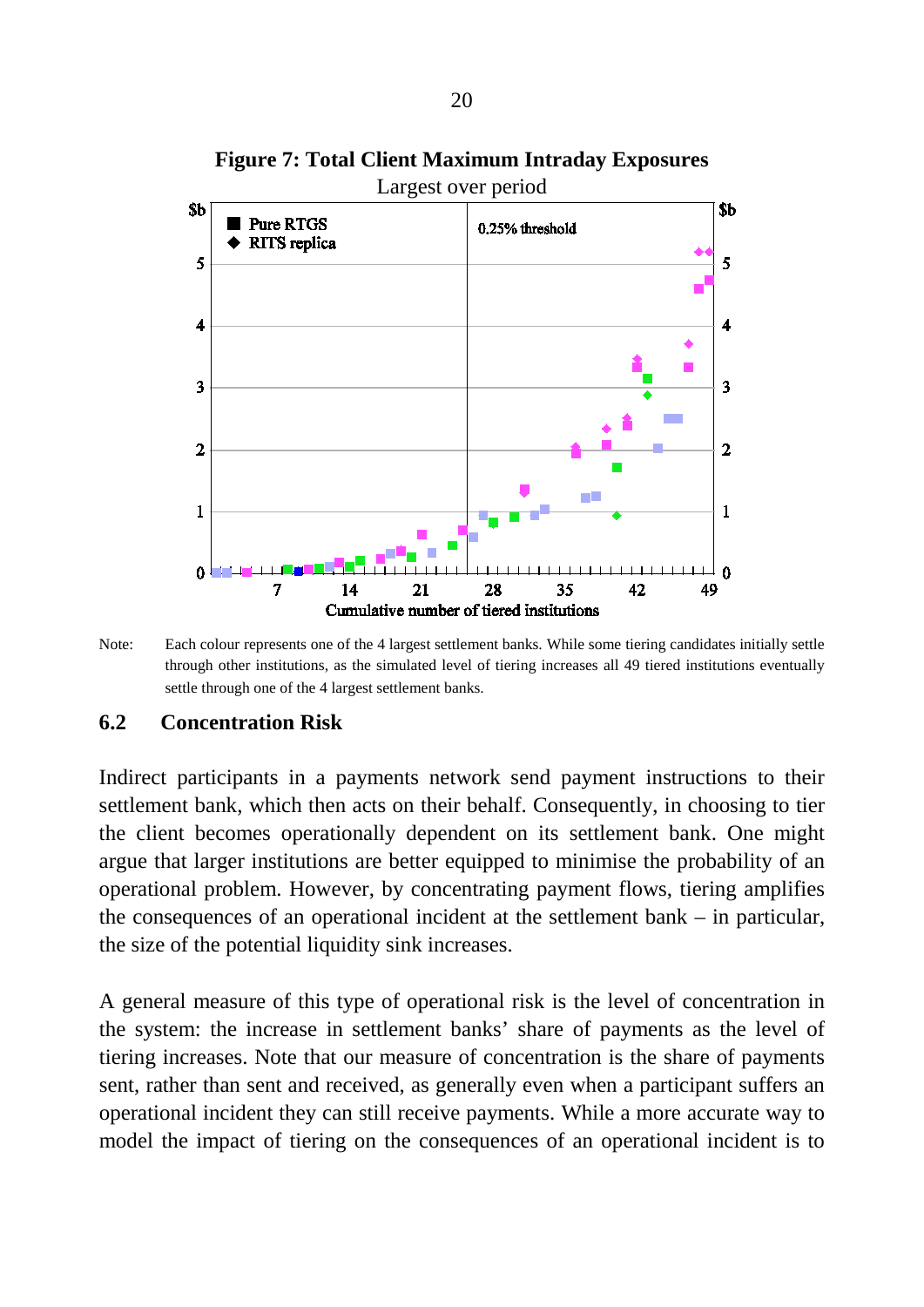simulate operational incidents in a tiered network, this is beyond the scope of this paper.

We find that our cumulative tiering scenarios result in only a modest increase in the concentration of payments being sent to RITS by the 4 largest participants. In the absence of tiering, the 4 largest participants account for around 57 per cent of all payments sent to RITS by value. If all of our 49 tiering candidates were to settle indirectly, the combined share of the 4 largest participants would rise by around 10 percentage points. Since it is unlikely that an operational incident would occur at all 4 of the largest participants simultaneously, it is more noteworthy that the largest increase for an individual settlement bank is only 4 percentage points.

An alternative measure of concentration is the value of payments that the four largest participants are collectively responsible for; that is, the value of payments sent by them to the central system plus the value of payments settled across their own books. By this measure the rise in concentration is more substantial, at just over 24 percentage points. In addition, the largest increase in share for an individual settlement bank rises by around 13 percentage points. Thus, the extent to which concentration risk is an issue depends on the relative likelihood of different types of operational outages; that is, whether outages are more likely to simply affect the ability of an institution to access the central system, or whether they are more likely to disrupt the processing of payments entirely. We do not pursue this issue further here.

## **7. Weighing the Benefits and Costs of Tiering**

The liquidity savings from tiering come at the cost of increased credit and concentration risk. It follows that, in theory at least, these benefits and costs identified in Sections 5 and 6 can be weighed against each other in order to find a socially optimal level of tiering. This section briefly outlines the considerations and challenges involved in such an exercise. To do this precisely would require an expression of benefits and costs that are comparable on a dollar-for-dollar basis, which is beyond the scope of this paper.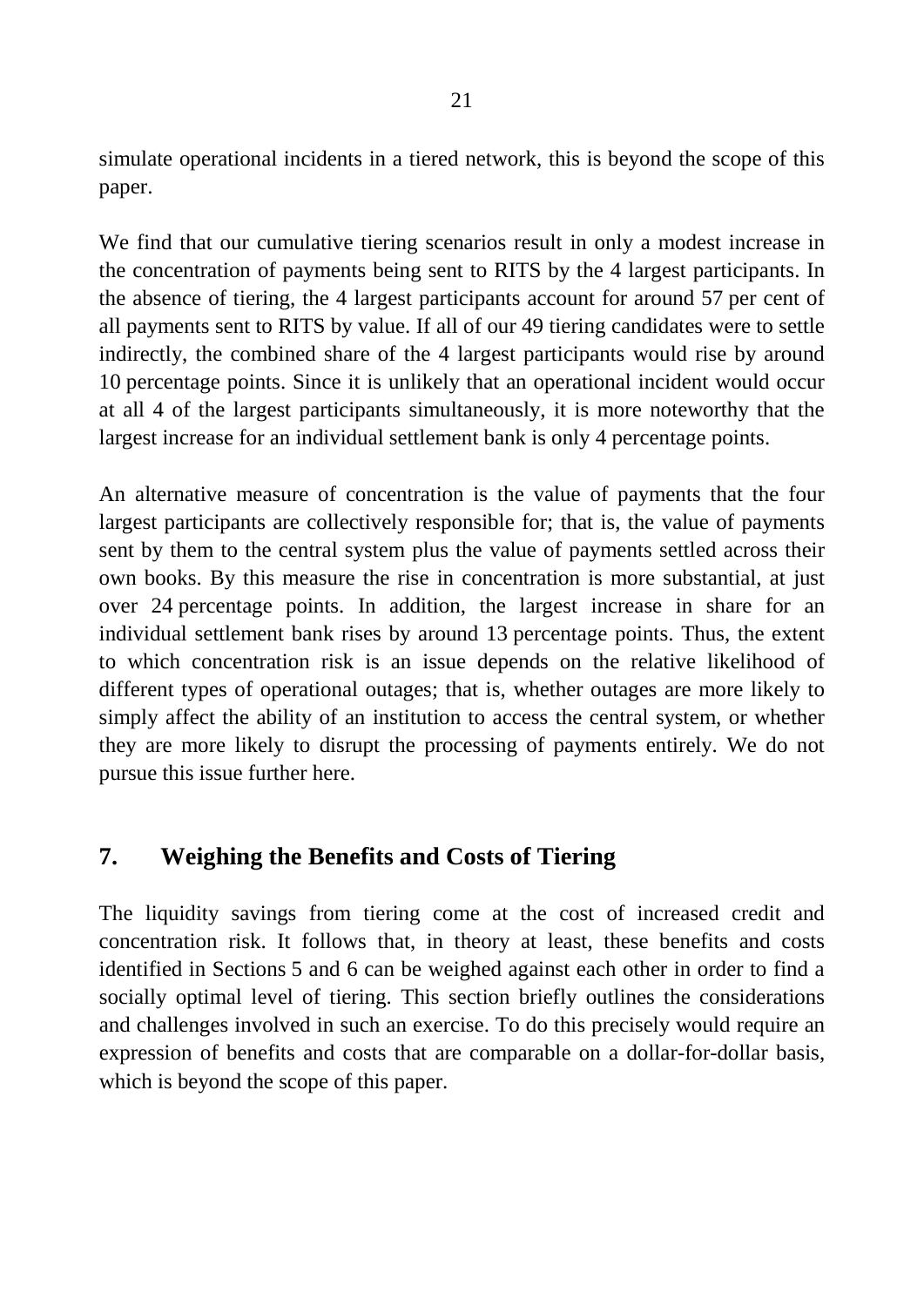One measure of the benefit of liquidity savings is the opportunity cost of the collateral used to obtain liquidity. For the United Kingdom, James and Willison (2004) suggest that this is equal to the value of the collateral used, multiplied by the spread between the (unsecured) London Interbank Offered Rate (LIBOR) and the secured-lending repo rate. The intuition behind this calculation is that an institution in possession of collateral-eligible securities could use those securities to obtain funds in the secured lending market, and then lend those funds out at LIBOR.

In the Australian context, however, there is evidence to suggest that the opportunity cost of collateral is low. The range of collateral accepted by the RBA for intraday repos is significantly broader than that used in secured market trades. Moreover, Commonwealth Government securities (CGS) are the most commonly used collateral in intraday repos, and many participants already hold CGS under prudential regulatory requirements. Instead, RBA liaison with RITS participants suggests that the benefit of liquidity savings might be more closely associated with savings in the operational costs (both direct and indirect) of accessing the repo facility. Placing a dollar value on these savings is difficult given that they are likely to vary across institutions.

Risk in this context relates to losses that might be realised if a particular event occurs, such as the default of, or an operational disruption at, a settlement bank. Estimating the expected loss due to credit exposures is, in theory, relatively easy. Section 6.1 provides estimates of the loss that a settlement bank faces if a particular client fails, and vice versa. Multiplying this potential loss by the relevant probability of failure would yield a measure of expected loss, comparable on a dollar-for-dollar basis with the benefit of liquidity savings. While probabilities of failure can be inferred roughly from credit ratings, this approach is subject to a number of caveats. Moreover, account should also be taken of the potential second-round effects of the default of the settlement bank's clients or the clients' inability to access the RTGS system, which could affect other participants in a tiered system.

Placing a dollar value on the loss resulting from an operational disruption at a direct participant is also quite difficult. For example, the incremental social cost of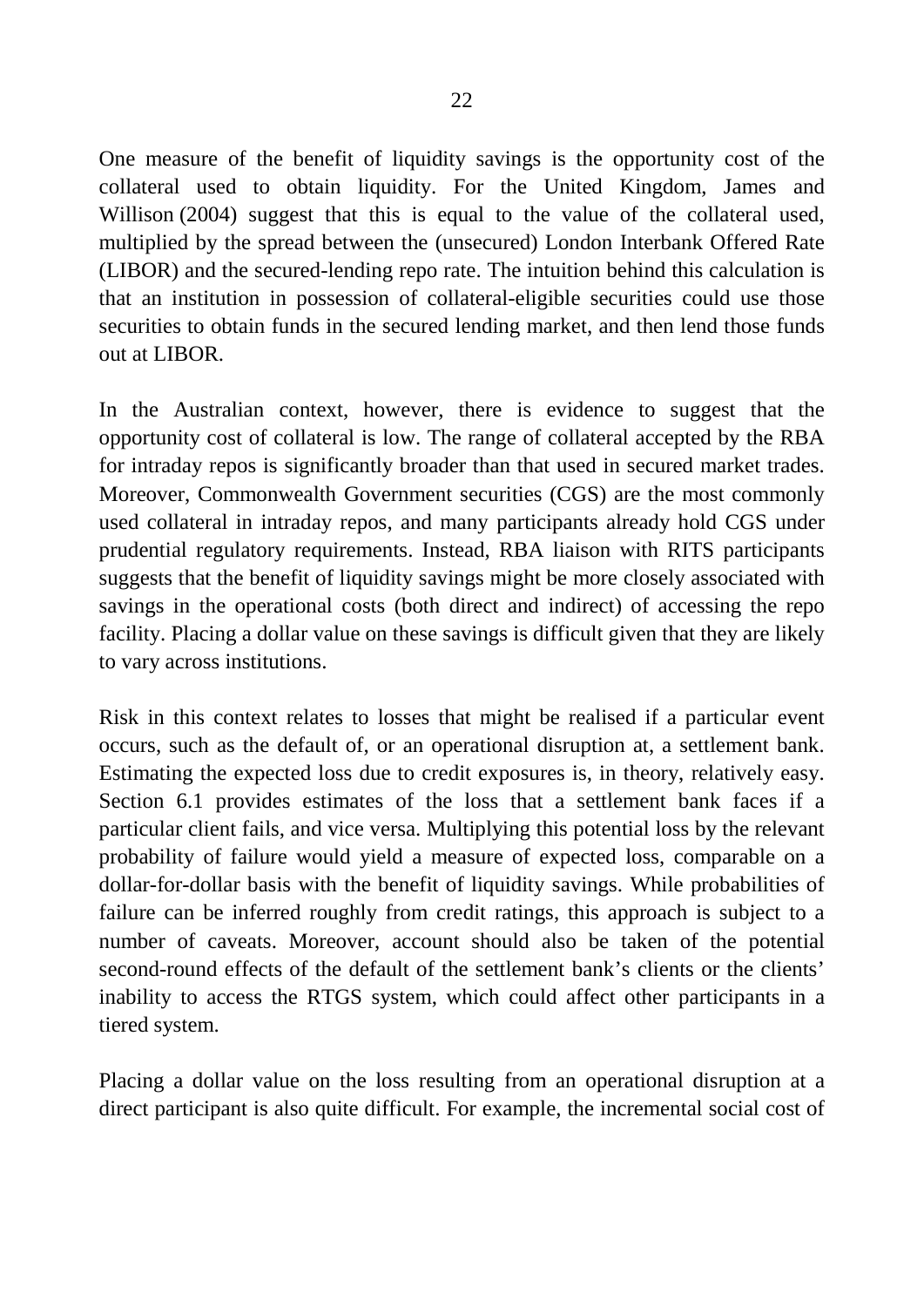an operational disruption at a settlement bank in a tiered system should take into account the delay and operational costs incurred by:

- the settlement bank itself;
- clients of the settlement bank:
- other participants in the system; and
- the operator of the payments system.

### **8. Conclusions**

Australia's RTGS system, RITS, has a low level of tiering relative to many RTGS systems elsewhere. The results of the simulations conducted in this paper provide some evidence to support the hypothesis that the design of RITS (that is, an RTGS system with a central queue, a bilateral-offset algorithm and a liquidity-reservation feature) reduces the incentive to save liquidity by tiering.

While tiering can reduce liquidity needs, it can also increase risk in the system. In terms of credit risk, the simulations provide some evidence to suggest that settlement banks' exposures to clients might be higher in systems more liquidity-intensive than RITS, although this result is not conclusive. Also, if there were to be an increase in tiering from current low levels, this would result in only small increases to the already high level of concentration in RITS, though it could potentially lead to substantial increases in the share of total payments that individual institutions are responsible for processing.

Fully quantifying the benefits and costs of tiering to find the socially optimal level of tiering is left to future consideration. Nevertheless, the results suggest that for institutions below the 0.25 per cent threshold, settling indirectly provides only modest liquidity savings, but it does so without substantially increasing credit or concentration risk. On the other hand, the results suggest that both liquidity savings and risks would increase significantly if institutions above the 0.25 per cent threshold were allowed to tier.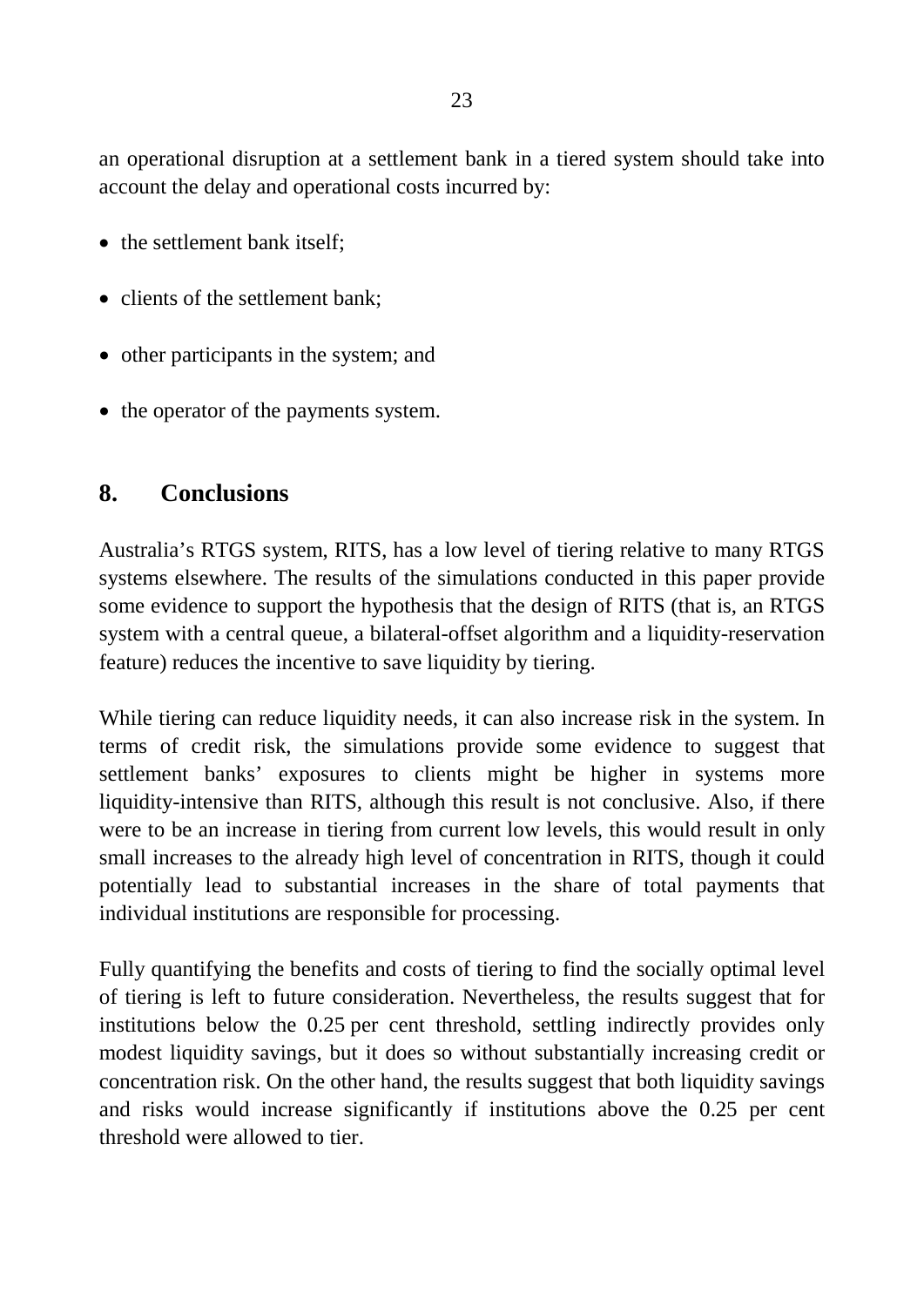## **Appendix A: Sub-limits and Bilateral Offsetting**

We use bilateral limits in the simulator to replicate RITS's sub-limits feature. This involves modifying the simulator's entry and queuing sub-algorithms so that they conduct the appropriate settlement tests (e.g. test priority payments against a participant's entire settlement account balance, and test active payments against a participant's account balance in excess of its sub-limits). However, data limitations mean that we are unable to pinpoint when a queued payment's status is changed by the sending participant; we only know the status of the payment upon submission to the RITS queue, and the status of the payment when it is settled in RITS. Input to the simulator requires payments to have a single status, which remains unchanged during queuing, thus we need to modify our underlying transaction data. Table A1 summarises the approach.

| <b>Table A1: Payment Status and Submission Times</b> |                                                                         |                                                                                                        |                                   |  |  |  |  |
|------------------------------------------------------|-------------------------------------------------------------------------|--------------------------------------------------------------------------------------------------------|-----------------------------------|--|--|--|--|
| Status when submitted<br>to RITS                     | Status when settled<br>in RITS                                          | Status when submitted Time when submitted<br>to the simulator                                          | to the simulator                  |  |  |  |  |
|                                                      | Active                                                                  | Active                                                                                                 | Settlement time in<br><b>RITS</b> |  |  |  |  |
| Deferred                                             | Priority                                                                | Priority                                                                                               | Settlement time in<br><b>RITS</b> |  |  |  |  |
| Active                                               | Active                                                                  | Active                                                                                                 | Submission time to<br><b>RITS</b> |  |  |  |  |
|                                                      | Priority                                                                | Priority                                                                                               | Settlement time in<br><b>RITS</b> |  |  |  |  |
|                                                      | Active                                                                  | Priority                                                                                               | Submission time to<br><b>RITS</b> |  |  |  |  |
| Priority                                             | Priority                                                                | Priority                                                                                               | Submission time to<br><b>RITS</b> |  |  |  |  |
| Note:                                                | the time they were settled in RITS and payment statuses are irrelevant. | In the pure RTGS system design with unlimited liquidity all payments are submitted to the simulator at |                                   |  |  |  |  |

Payments that were submitted to RITS as deferred are submitted to the simulator at the time that they were settled in RITS. This change is based on the assumption that the sender of a deferred payment did not intend for the payment to settle upon its submission, but rather intended to change the status of the payment at a later time. (We assume that the actual settlement time in RITS is a better approximation of this time than the time of submission.) Payments that were submitted as active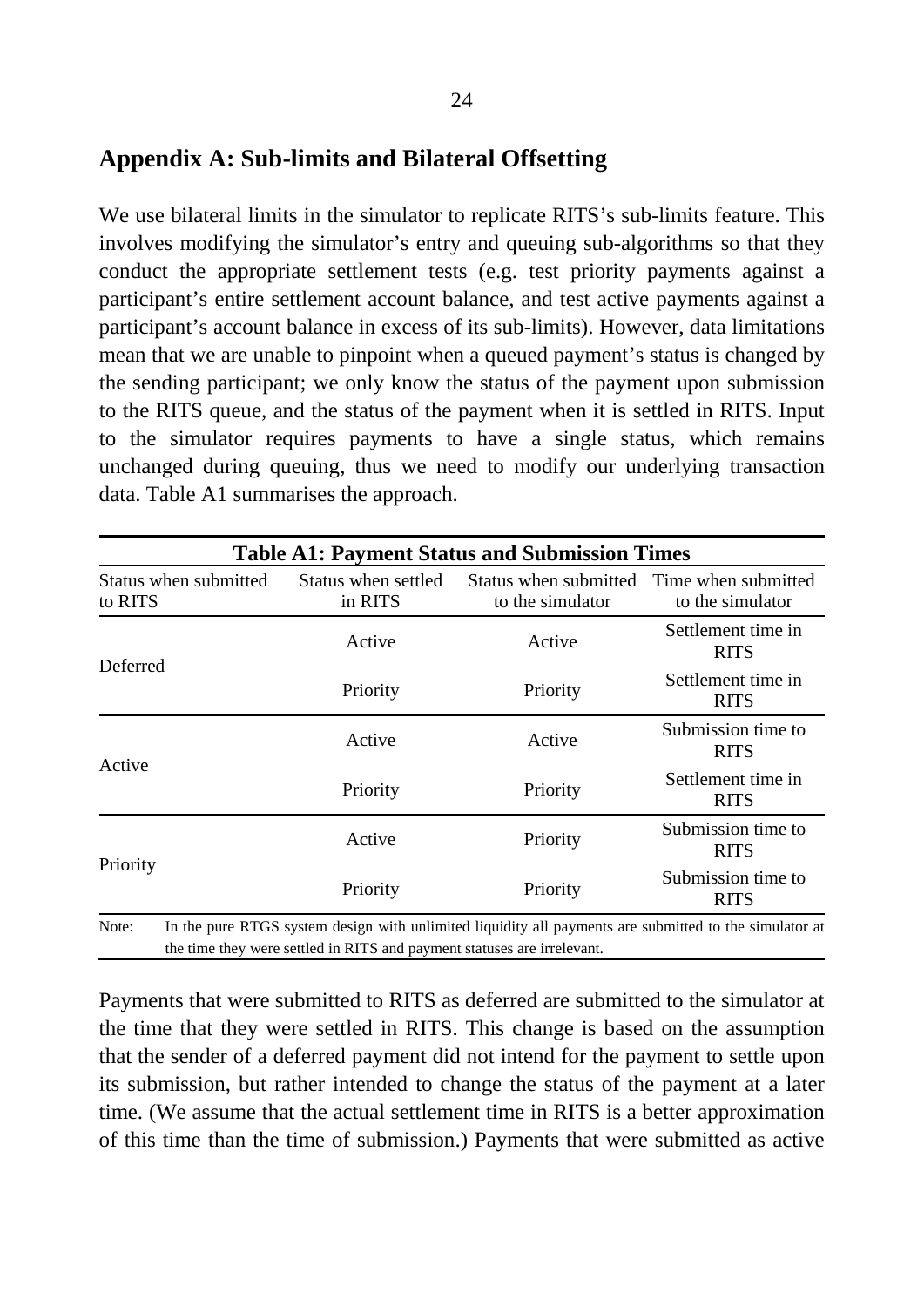but later settled as priority also have their submission time to the simulator changed to their actual settlement time in RITS. A number of participants in RITS have been observed to manage liquidity by setting very high sub-limits, submitting payments to the queue as active, and subsequently changing a payment's status to priority when they want it to be settled. Therefore, again we assume in these cases that actual settlement time in RITS is a better approximation of the time at which the sending participant wished settlement to occur.

We also design a bilateral-offset sub-algorithm for the simulator that seeks to replicate RITS's own bilateral-offset algorithm. In RITS, payments which are queued for over a minute are tested for bilateral offset with up to 10 payments due from the receiving participant on a next-down looping basis.[19](#page-30-0) By contrast, the BOBASIC bilateral-offset sub-algorithm provided with the simulator only tries to offset all queued payments between the counterparties to the *first* queued transaction, iteratively removing the last queued transaction between these counterparties to find a combination of offsetting transactions that it can settle simultaneously.

<span id="page-30-0"></span> $\overline{a}$ 19 We have not incorporated the minute delay feature of RITS's bilateral-offset feature into our sub-algorithm, and this is not expected to affect our results significantly.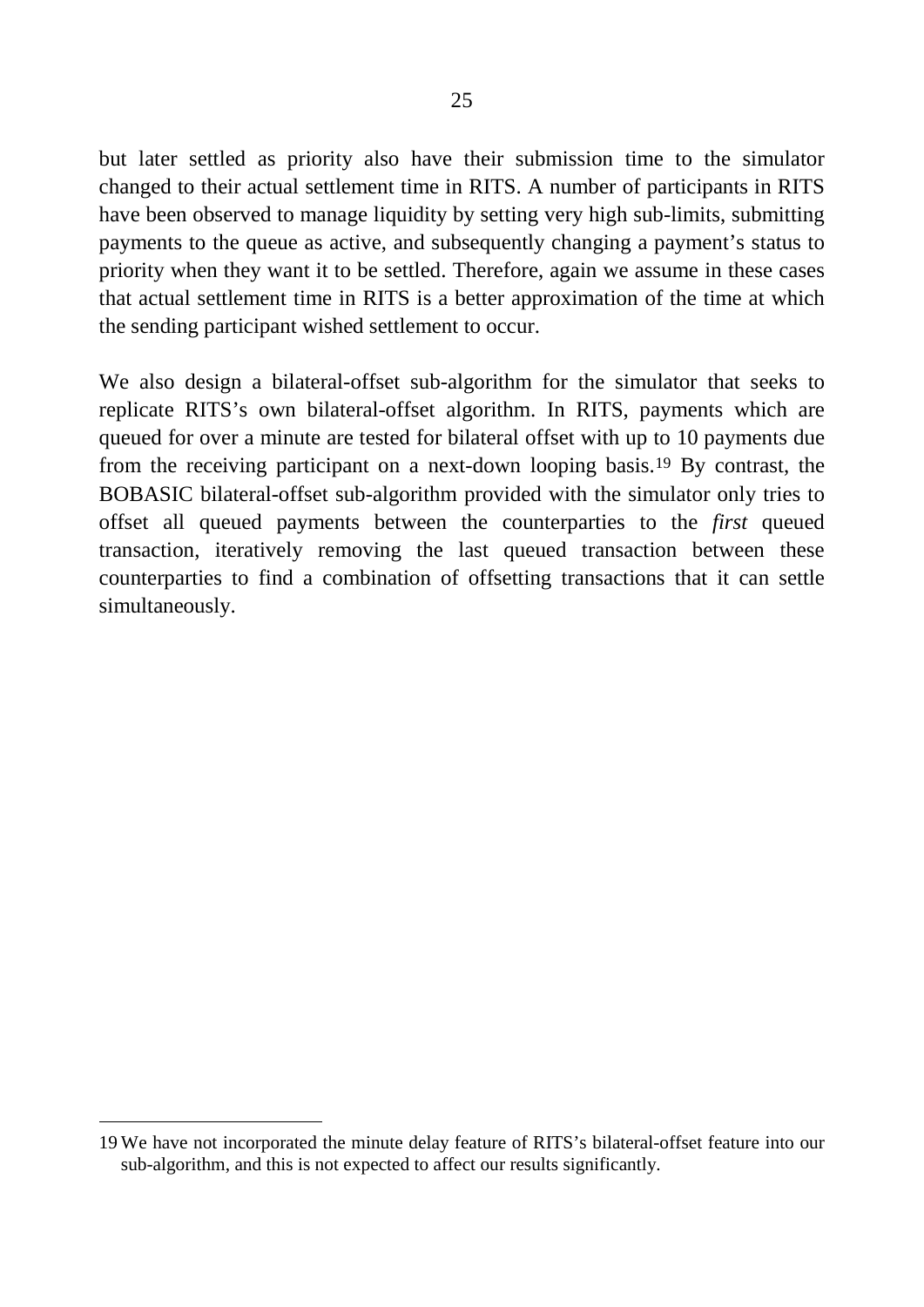### **Appendix B: Decomposing Liquidity Savings**

To decompose liquidity savings into the two sources identified in the literature, namely liquidity pooling and payments internalisation, we follow Lasaosa and Tudela (2008) and run two additional sets of simulations. For this exercise, we examine the cumulative tiering scenarios.

To isolate the impact of liquidity pooling, we run the tiered simulations including the internalised payments that were previously omitted. This involves transforming payments to and from the client into payments to and from the settlement bank, but continuing to settle payments between the settlement bank and its clients in the RTGS system. Since these internalised payments are still being sent through the system, all the liquidity savings from tiering can be attributed to liquidity pooling.

Conversely, to measure liquidity saved due to payments internalisation we omit payments between the client and the settlement bank but otherwise leave the client as a direct participant. Any reduction in liquidity usage in this case will be due to transactions between the client and the settlement bank being settled outside the RTGS system. Note that as multiple clients enter the same tiering network, all payments between them must also be omitted. For example, consider initially that participant B acts as settlement bank for participant A. To measure the internalisation effect when participant B also settles for participant C, payments among participants C, B *and* A must all be omitted.

Since liquidity pooling and payments internalisation are the only sources of liquidity savings, comparing liquidity savings in the original simulations with those in the additional simulations result in two sets of estimates for the relative importance of the sources of the liquidity savings. Note that these values should be thought of as alternative estimates, not as the upper and lower bound on a range.

There are two reasons for differences in the two sets of estimates for the relative contribution of liquidity pooling and payments internalisation to liquidity savings. First, the complexities of the liquidity recycling process mean that a small change in transaction data can have a substantial effect on the settlement and liquidity profiles. Second, our additional simulations do not perfectly separate out the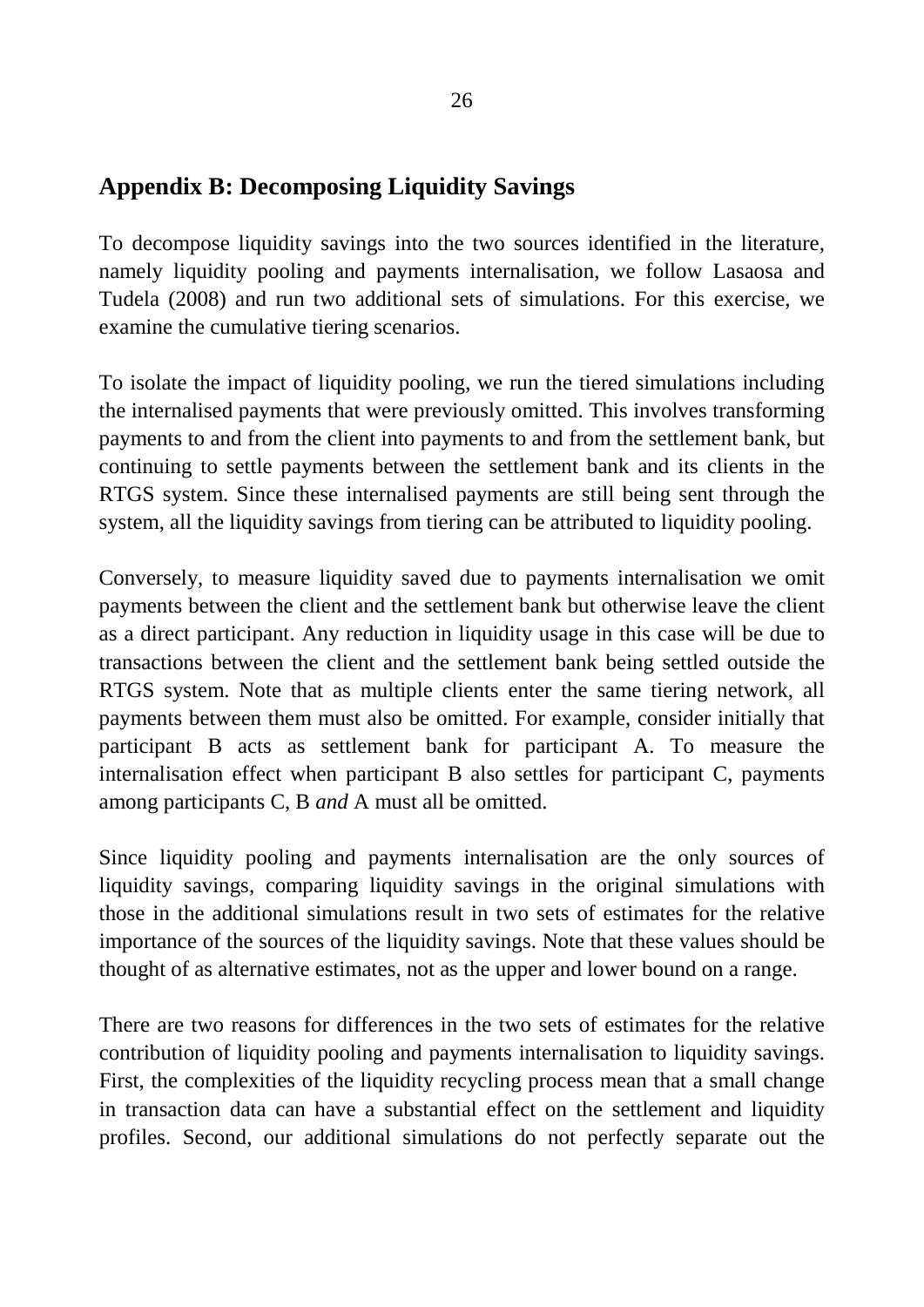liquidity-saving effects of tiering. Because the client still participates in the system in the internalisation simulations, the fact that it no longer receives funds from – or pays funds to – the settlement bank creates an artificial and ambiguous effect on its liquidity needs. Note that this effect on liquidity does not exist in the original tiering simulations because in that case the client is completely removed from the system. Hence, this effect could cause the liquidity savings yielded by the internalisation simulations to be materially over- or under-stated.

Figure B1 shows daily average liquidity used in the RITS replica system for different levels of tiering in the original and additional simulations.[20](#page-32-0) Note that the green line in this figure is the same as the green RITS replica line in Figure 1. Comparing liquidity use in the original simulations to that in the liquidity-poolingonly simulations suggests that almost all of the liquidity savings from tiering are due to liquidity pooling. In contrast, comparing liquidity use in the original simulations to that in the internalisation-only simulations suggests that the internalisation effect actually *increases* liquidity needs. However, as discussed above, the simulations designed to capture internalisation effects involve an artificial effect that appears to be putting upward pressure on liquidity needs and thus under-stating the liquidity-saving effect of internalisation.

<span id="page-32-0"></span> $\overline{a}$ 20 Liquidity savings in the other three system designs exhibit a similar pattern.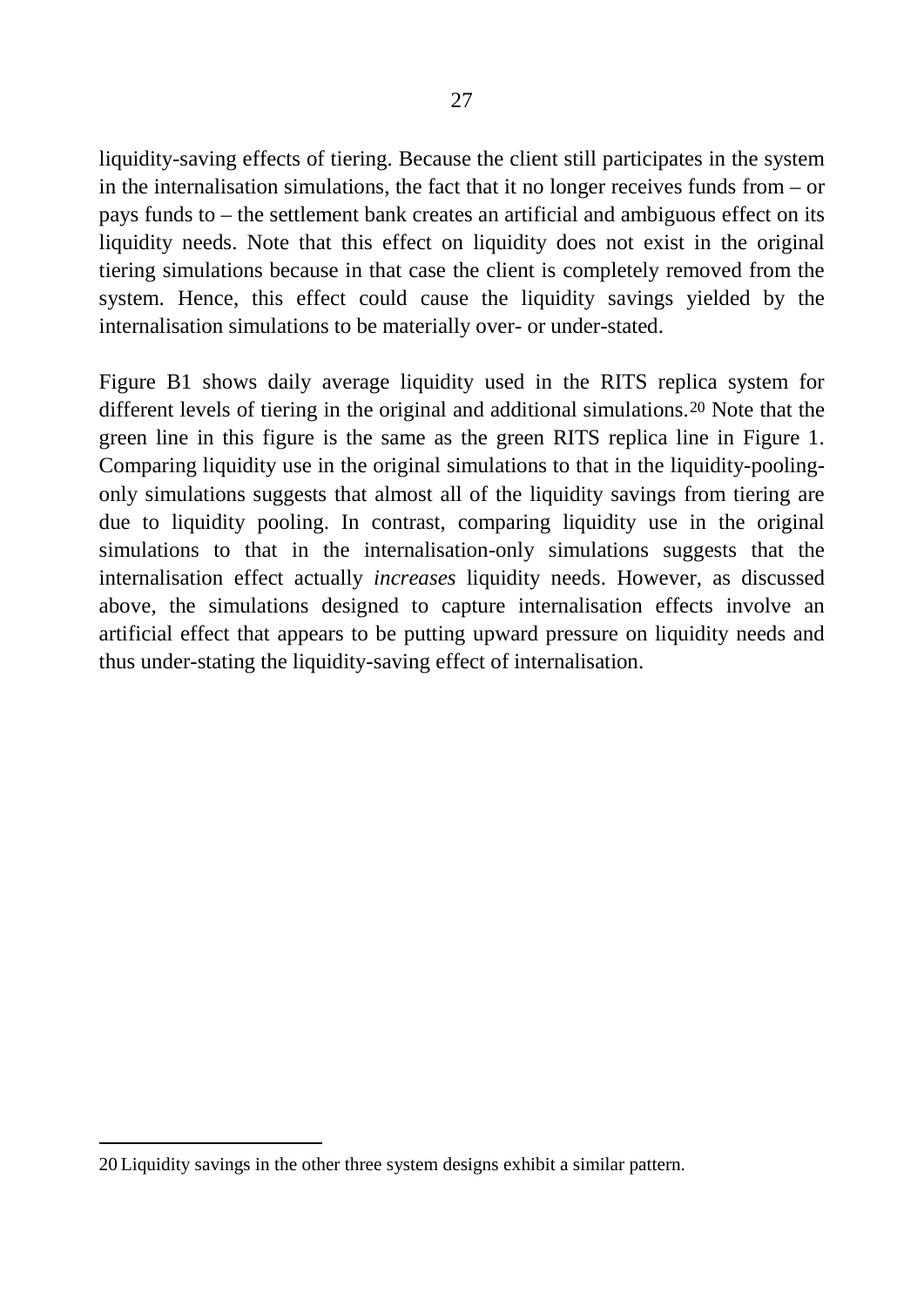

**Figure B1: Liquidity Usage Decomposition – RITS Replica**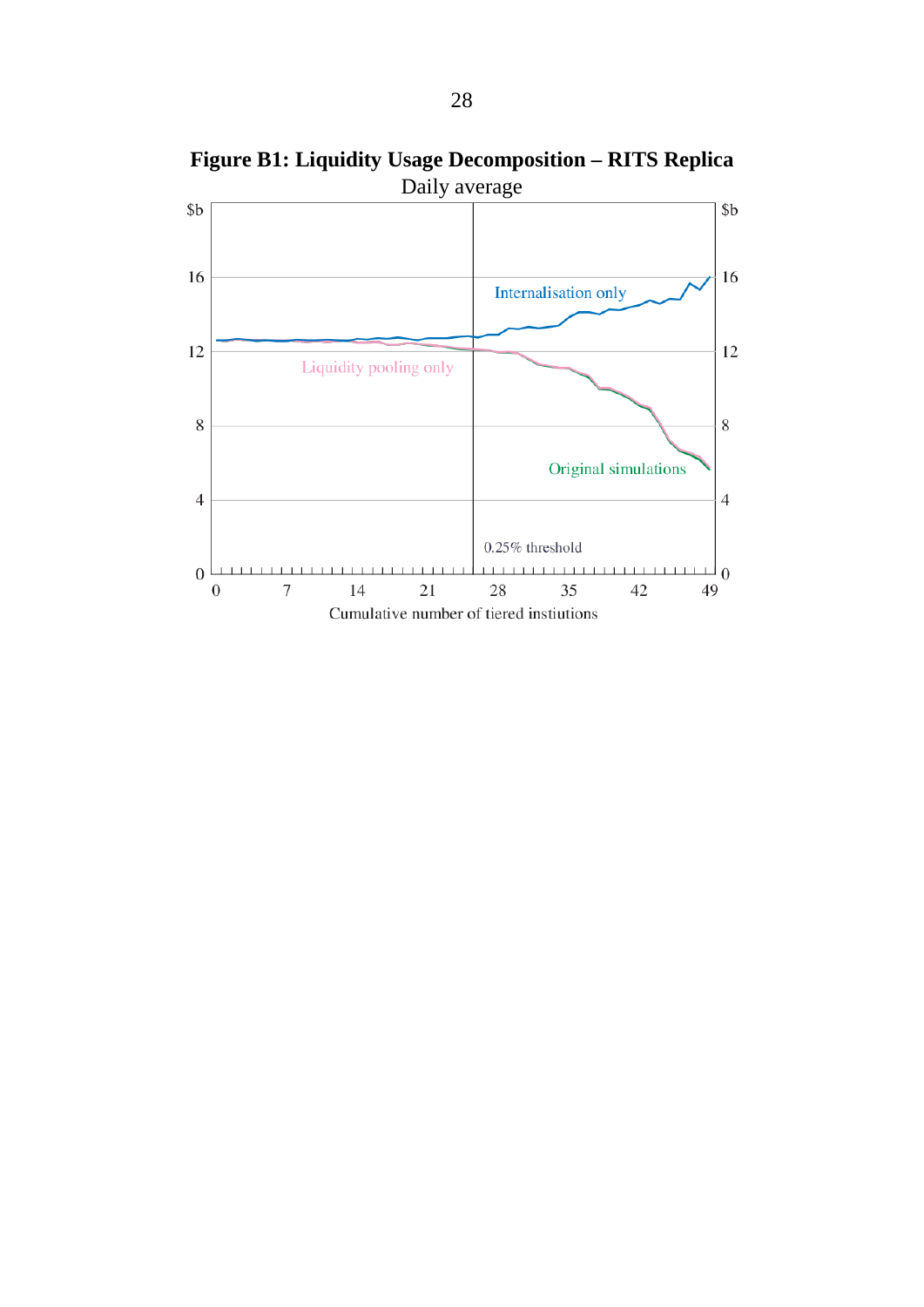#### **References**

**Adams M, M Galbiati and S Giansante (2010),** 'Liquidity Costs and Tiering in Large-Value Payment Systems', Bank of England Working Paper No 399.

**Australian Prudential Regulation Authority and Reserve Bank of Australia (2003),** 'Management of Exchange Settlement Accounts', Joint Media Release, 26 March.

**Chapman J, J Chiu and M Molico (2008),** 'A Model of Tiered Settlement Networks', Bank of Canada Working Paper No 2008-12.

**CPSS (Committee on Payment and Settlement Systems) (2012),** *Statistics on Payment, Clearing and Settlement Systems in the CPSS Countries: Figures for 2010*, CPSS Publications No 99, Bank for International Settlements, Basel.

**Ercevik K and J Jackson (2009),** 'Simulating the Impact of a Hybrid Design on the Efficiency of Large-Value Payment Systems', in H Leinonen (ed), *Simulation Analyses and Stress Testing of Payment Networks*, Proceedings from the Bank of Finland Payment and Settlement System Seminars 2007–2008, Scientific Monographs E:42, Bank of Finland, Helsinki, pp 189–228.

**Gallagher P, J Gauntlett and D Sunner (2010),** 'Real-Time Gross Settlement in Australia', RBA *Bulletin*, September, pp 61–69.

**Harrison S, A Lasaosa and M Tudela (2005),** 'Tiering in UK Payment Systems: Credit Risk Implications', Bank of England *Financial Stability Review*, December, pp 63–72.

**Jackson JP and MJ Manning (2007),** 'Central Bank Intraday Collateral Policy and Implications for Tiering in RTGS Payment Systems', De Nederlandsche Bank Working Paper No 129.

**James K and M Willison (2004),** 'Collateral Posting Decisions in CHAPS Sterling', Bank of England *Financial Stability Review*, December, pp 99–104.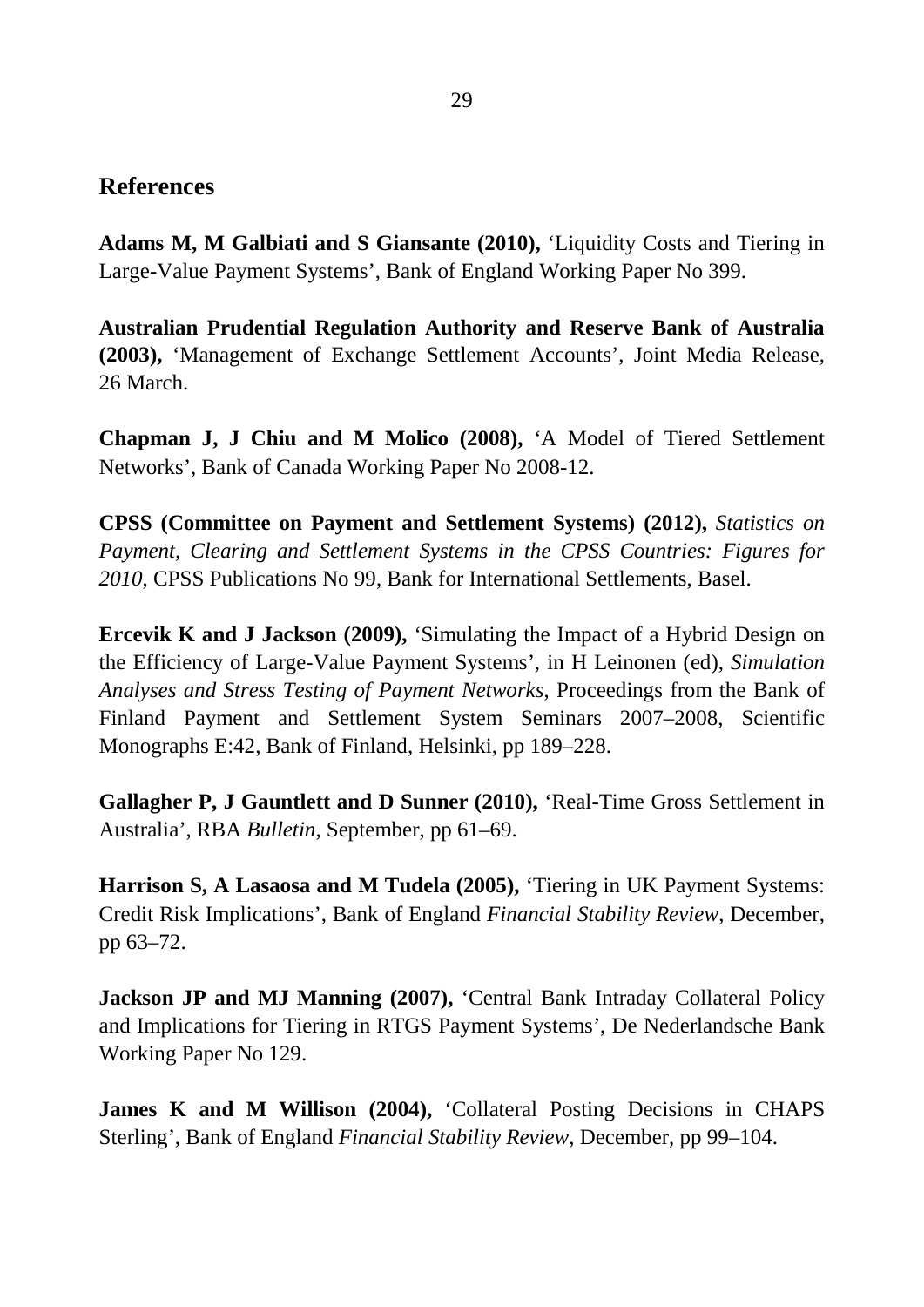**Kahn CM and W Roberds (2009),** 'Payments Settlement: Tiering in Private and Public Systems', *Journal of Money, Credit and Banking*, 41(5), pp 855–884.

Lai A, N Chande and S O'Connor (2006), 'Credit in a Tiered Payments System', Bank of Canada Working Paper No 2006-36.

**Lasaosa A and M Tudela (2008),** 'Risks and Efficiency Gains of a Tiered Structure in Large-Value Payments: A Simulation Approach', Bank of England Working Paper No 337.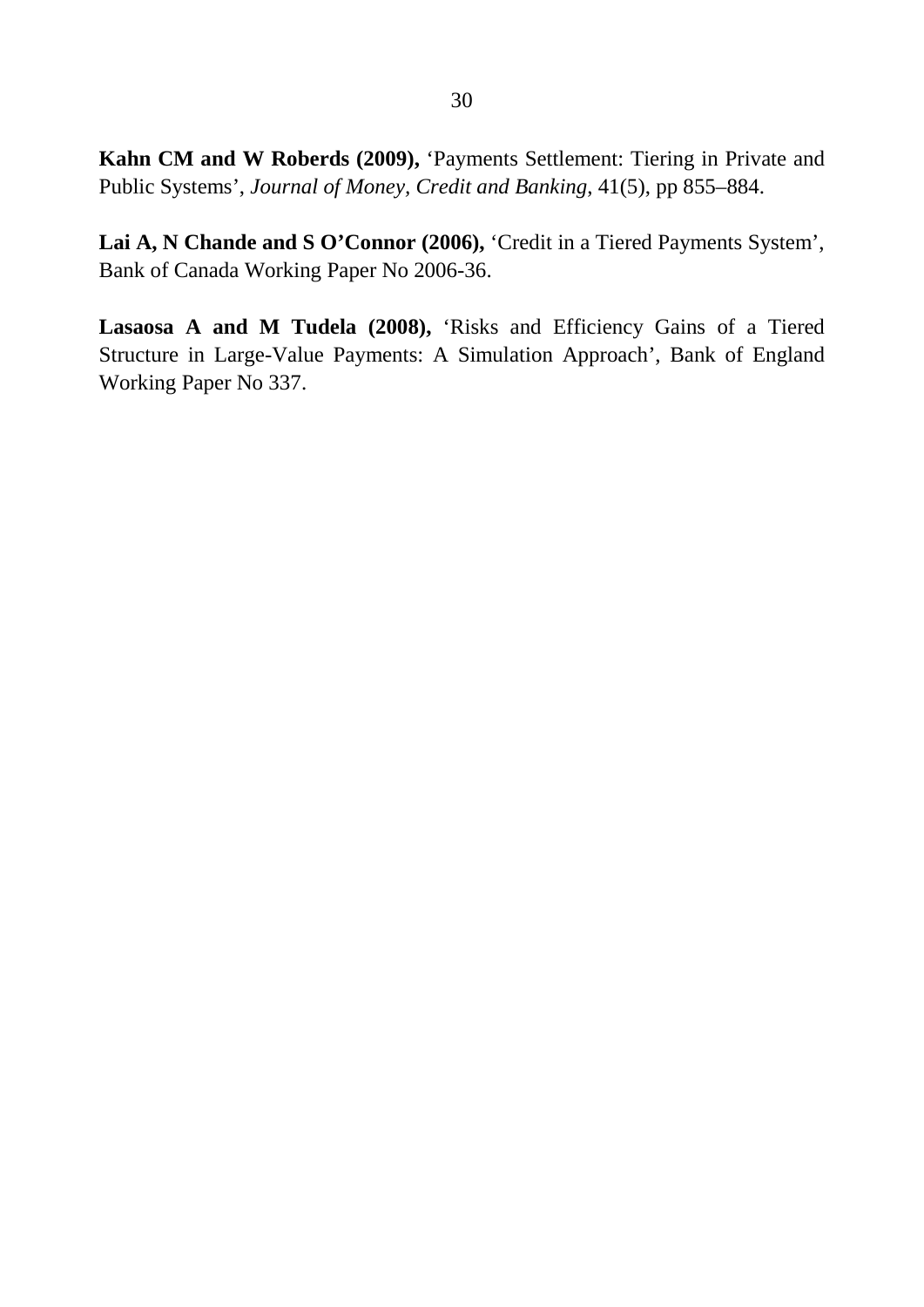#### RESEARCH DISCUSSION PAPERS

These papers can be downloaded from the Bank's website or a hard copy may be obtained by writing to:

|            | Printing Administrator<br>Information Department<br>Reserve Bank of Australia<br><b>GPO Box 3947</b><br>SYDNEY NSW 2001 |                                                           |
|------------|-------------------------------------------------------------------------------------------------------------------------|-----------------------------------------------------------|
| Enquiries: |                                                                                                                         |                                                           |
|            | Phone: +61 2 9551 9830<br>Facsimile: +61 2 9551 8033<br>Email: rbainfo@rba.gov.au<br>Website: http://www.rba.gov.au     |                                                           |
| 2011-02    | Long-term Interest Rates, Risk Premia and Unconventional<br>Monetary Policy                                             | Callum Jones<br>Mariano Kulish                            |
| 2011-03    | Urban Structure and Housing Prices: Some Evidence from<br><b>Australian Cities</b>                                      | Mariano Kulish<br>Anthony Richards<br>Christian Gillitzer |
| 2011-04    | Assessing Some Models of the Impact of Financial Stress<br>upon Business Cycles                                         | Adrian Pagan<br>Tim Robinson                              |
| 2011-05    | Terms of Trade Shocks: What are They and What Do They Do?                                                               | Jarkko Jääskelä<br>Penelope Smith                         |
| 2011-06    | Does Equity Mispricing Influence Household and Firm<br>Decisions?                                                       | James Hansen                                              |
| 2011-07    | Australia's Prosperous 2000s: Housing and the Mining Boom                                                               | Jonathan Kearns<br>Philip Lowe                            |
| 2011-08    | The Mining Industry: From Bust to Boom                                                                                  | Ellis Connolly<br>David Orsmond                           |
| 2012-01    | Co-movement in Inflation                                                                                                | Hugo Gerard                                               |
| 2012-02    | The Role of Credit Supply in the Australian Economy                                                                     | David Jacobs<br>Vanessa Rayner                            |
| 2012-03    | ATM Fees, Pricing and Consumer Behaviour: An Analysis of<br>ATM Network Reform in Australia                             | Clare Noone                                               |
| 2012-04    | Chinese Urban Residential Construction to 2040                                                                          | Leon Berkelmans<br>Hao Wang                               |
| 2012-05    | Payment System Design and Participant Operational<br>Disruptions                                                        | Ashwin Clarke<br>Jennifer Hancock                         |